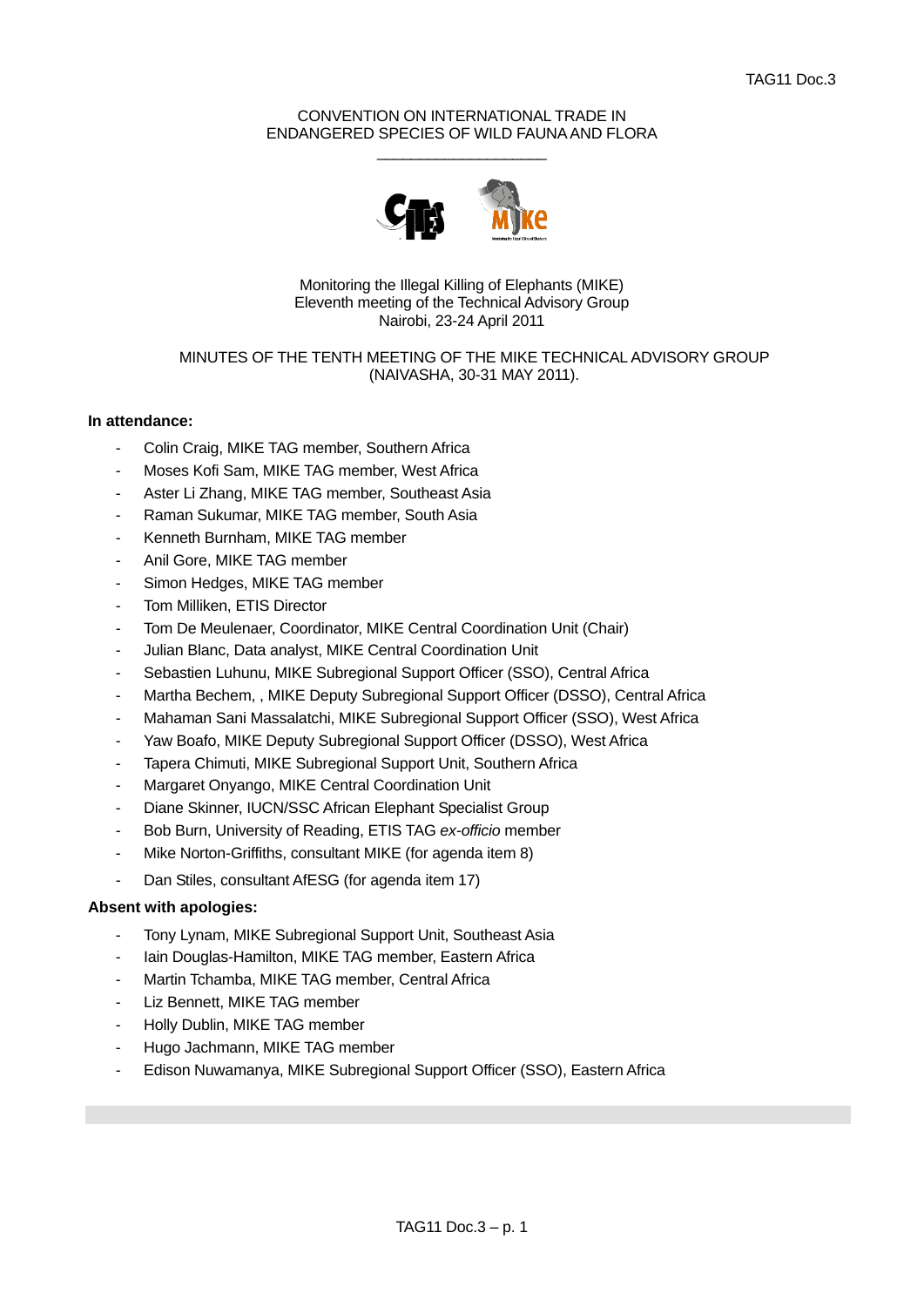# **Opening of the meeting**

The MIKE Coordinator opened the 10<sup>th</sup> meeting of the MIKE Technical Advisory Group (TAG10) by welcoming all participants and highlighting the presence of all Asian TAG members and the participation two experts: Mike Norton-Griffiths, who conducted a progress evaluation of the MIKE programme in Africa, and Dan Stiles, who undertook an elephant meat study in Central Africa for MIKE under the auspices of the IUCN/SSC African Elephant Specialist Group (AfESG). The results of these studies would be presented and discussed later during the meeting. He provided apologies from Liz Bennett, Iain Douglas-Hamilton, Holly Dublin, Hugo Jachmann, Tony Lynam, Edison Nuwamanya and Martin Tchamba. He mentioned that full sets of working documents were available to everyone, and that Bob Burn would attend the second day of the meeting.

The Director of the ETIS programme noted that with the exception of Anil Gore, no other member of the ETIS TAG was in attendance and explained that therefore, no ETIS TAG would be convened. From an ETIS perspective, the main interest of the meeting lay in the analytical and reporting interface with MIKE.

# **1 Adoption of the agenda..............................................................................................................TAG10 Doc. 1**

The TAG was invited to comment on the agenda. Raman Sukumar asked that the MIKE programme in Asia received specific attention. The Coordinator responded that this would be covered under agenda item 15, and that it would be useful for the Asian TAG members and relevant MIKE staff to meet in the sidelines of TAG10 to agree on the rollout of the MIKE programme in the Asian subregions, including timelines.

# **2 Adoption of the working programme.......................................................................................TAG10 Doc. 2**

The TAG agreed to deal with items 1 to 7 on day 1, and to move agenda items 15 and 17 to the first day of the meeting to enable more time for discussions and side meetings if necessary. During the second day, all analytical issues and the outputs of recent TAG and technical workshops would be addressed. The working programme was then adopted taking the amendments into consideration.

# **3 Minutes of the 9th meeting of the Technical Advisory Group (TAG9).................................TAG10 Doc. 3**

The Coordinator apologized for the late circulation of the minutes of TAG9, inviting the members for comments and adoption. Anil Gore drew attention to a point raised on country-level analysis of MIKE data. The MIKE Data analyst agreed that elephant range States had requested country-level analyses, but noted that the MIKE sample was never intended to be representative at the national level, as evidenced by the many countries that had only one site. In addition, the poor levels of reporting on the part of a number of countries made it difficult to undertake such analyses. It was agreed that this needed to be discussed later. Raman Sukumar asked for clarification of the statement on the final page of the draft minutes that stakeholders in Asia were not supportive of the MIKE programme. Simon Hedges clarified that a few key individuals in the had been opposed to MIKE, but that this appeared to be changing of late. The Coordinator suggested coming back to this issue under agenda item 16. Members were urged to submit any further comments on the minute's later if need be. The minutes were then approved.

# **4 Progress on the action points agreed to at TAG9 ..................................................................TAG10 Doc. 4**

The Coordinator introduced and reviewed the action points outlined in document TAG10 Doc.4:

- 20 action points had been completed: all action points under items 1, 2, 3, 8, 12, 13 and 16; 4 of 10 action points under item 4; and 6 of 8 action points under item 6.
- 19 action points were ongoing: all action points under items 7, 9, 11, 14 and 15; 2 action points under item 4; 3 action points under item 5; and 1 action point under item 6.
- 11 action points were not done: 4 action points under item 4; 1 action point under item 5; 1 action point under item 6; and item 10.

The TAG then discussed a number of items and action points in greater detail.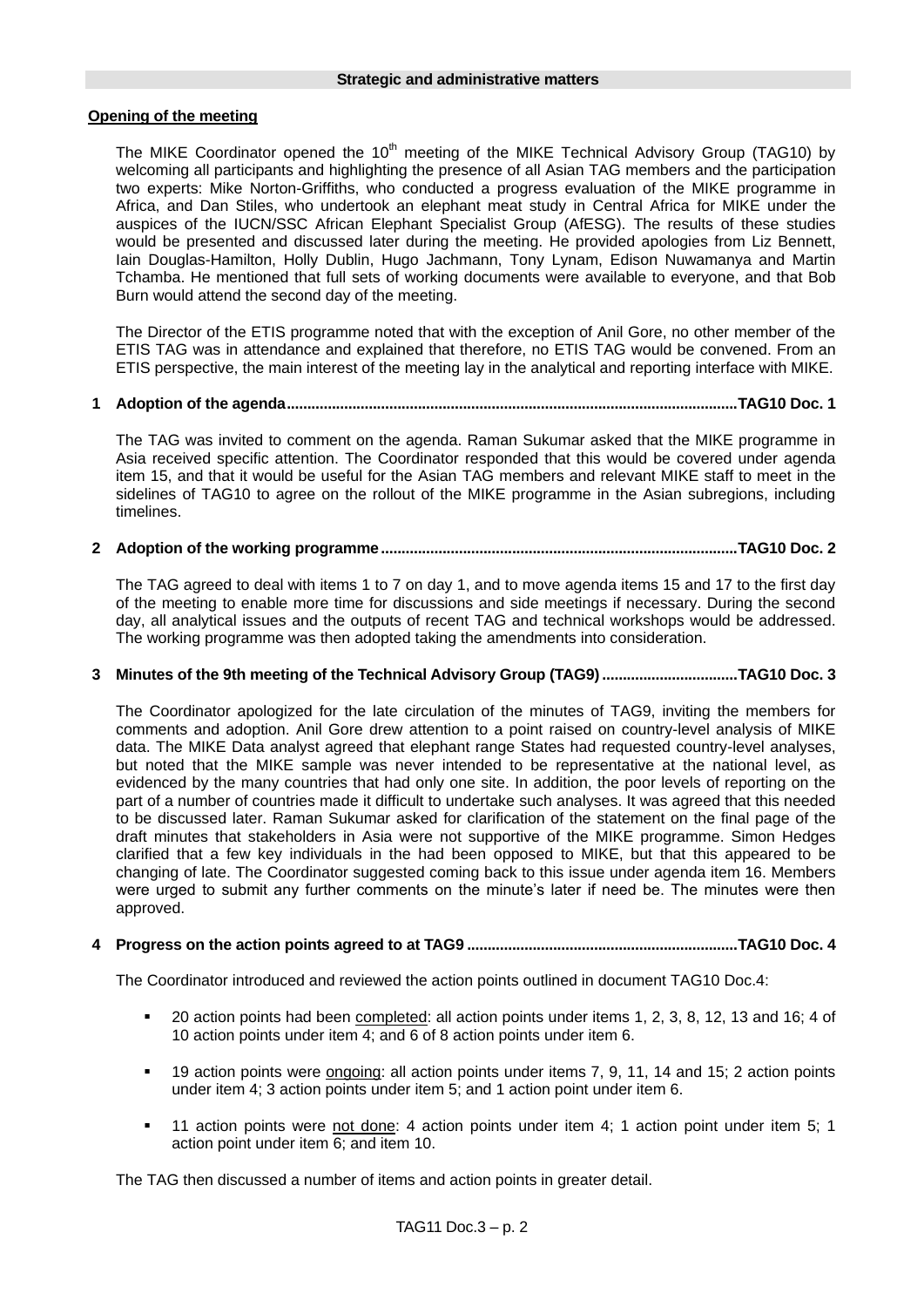*- Item 4: Progress on the action points agreed to at TAG9*

The Coordinator explained that the TAG had requested to look into the quality of MIKE data emanating from the sites, utilizing the knowledge of the Subregional Support Officers (SSOs). This had not been done in a systematic manner, but some information might be provided by the SSO under agenda item 15 or collected trough MIST. If such evaluations were to be undertaken in a more systematic manner, operational guidance would be required from the TAG. The Data analyst proposed that the MIKE Central Coordination Unit (CCU) and the TAG develop a suitable data quality monitoring system. He also suggested that quality control could be enhanced using randomized *in situ* checks, but noted that this would have cost implications. Mike Norton-Griffiths recommended undertaking a technical, systematic audit to understand what and how data had been collected in the MIKE sites.

## **ACTION: CCU to prepare draft scoring system for SSOs to complete on an annual basis; TAG to review scoring system.**

Raman Sukumar suggested that TAG members review the raw carcass reports that were submitted. It was agreed that the carcass data should be shared with the relevant regional TAG member, as well with the CCU, for quality control and review. This verification could also happen after the analysis had taken place, with findings incorporated back into the system for further analyses. The SSOs clarified that they did not expect problems in collaborating on this data review with the subregional TAG members for Southern Africa or West Africa, but that not all subregional TAG members had shown high levels of interest in MIKE data or regional MIKE operations. It was noted that it would therefore be useful to incorporate assistance in data quality control in the Terms of Reference (TOR) of regional TAG members. The SSOs advised to make sure that the Subregional Steering Committees agreed with the protocol of having TAG members review the data, given the strict data sharing policies in place.

## **ACTION (CCU): TAG TOR to be amended to include data quality control functions; amended TOR to be approved by range States at Subregional Steering Committee Meeting or African Elephant Meeting.**

Raman Sukumar drew attention to the action point concerning elephant population surveys ("*Ensure that all elephant population surveys are made available to the scientific world for critique and peer review, as well as for quality control.*"). Ken Burnham wondered the extent to which the TAG could get involved in survey design and review, pointing out that TAG members were generally not involved in elephant survey designs and subsequent reviews. The Data Analyst pointed out that MIKE contributed funding to a few surveys and could in these circumstances insist on adherence to MIKE survey standards, but otherwise it could only encourage the use of these standards. He also reminded the TAG about the internal website maintained by the AfESG and MIKE which listed all African and Asian elephant survey reports and upcoming surveys, and not just in MIKE sites, and to which all TAG members had access. He noted that the new African and Asian Elephant Database would encourage data providers to allow redistribution of survey reports. Mike Norton-Griffiths argued that there was a clear need for international elephant survey standards and a system to classify surveys according to their technical quality and reliability (cfr. Action point: *Explore development of 'decision tree' to determine quality of elephant surveys and relationship with MIKE standards; consider India's quality control of population surveys*). Simon Hedges announced that elephant surveys were underway in Indonesia, Cambodia and Laos and that reports would be circulated.

Concerning the action point *Apply the agreed minimum criteria for adding new MIKE sites on a voluntary basis,* the Coordinator reiterated that in addition to scientific and technical criteria, consideration needed to be given to what the range States themselves wanted and committed to. In practice even the most basic criterion, i.e. having elephants in the MIKE site, was difficult to enforce. He noted that the issue would be fully reviewed under agenda item 15. Diane Skinner sought clarity on the distinction between sites in the MIKE sample and sites that use MIKE monitoring methods but are not included in the analysis. In this context, Dan Stiles asked whether the LEM information collected by WWF in Central African protected areas was transferred into MIST. The SSO for Central Africa responded that this any data being entered into MIST or MIKE databases at MIKE sites is transmitted to the MIKE programme, but that some sites were still not using these systems. The Data Analyst noted that MIKE should promote and facilitate the collection and management of relevant data at the site level, regardless of the database. Yaw Boafo pointed out that valuable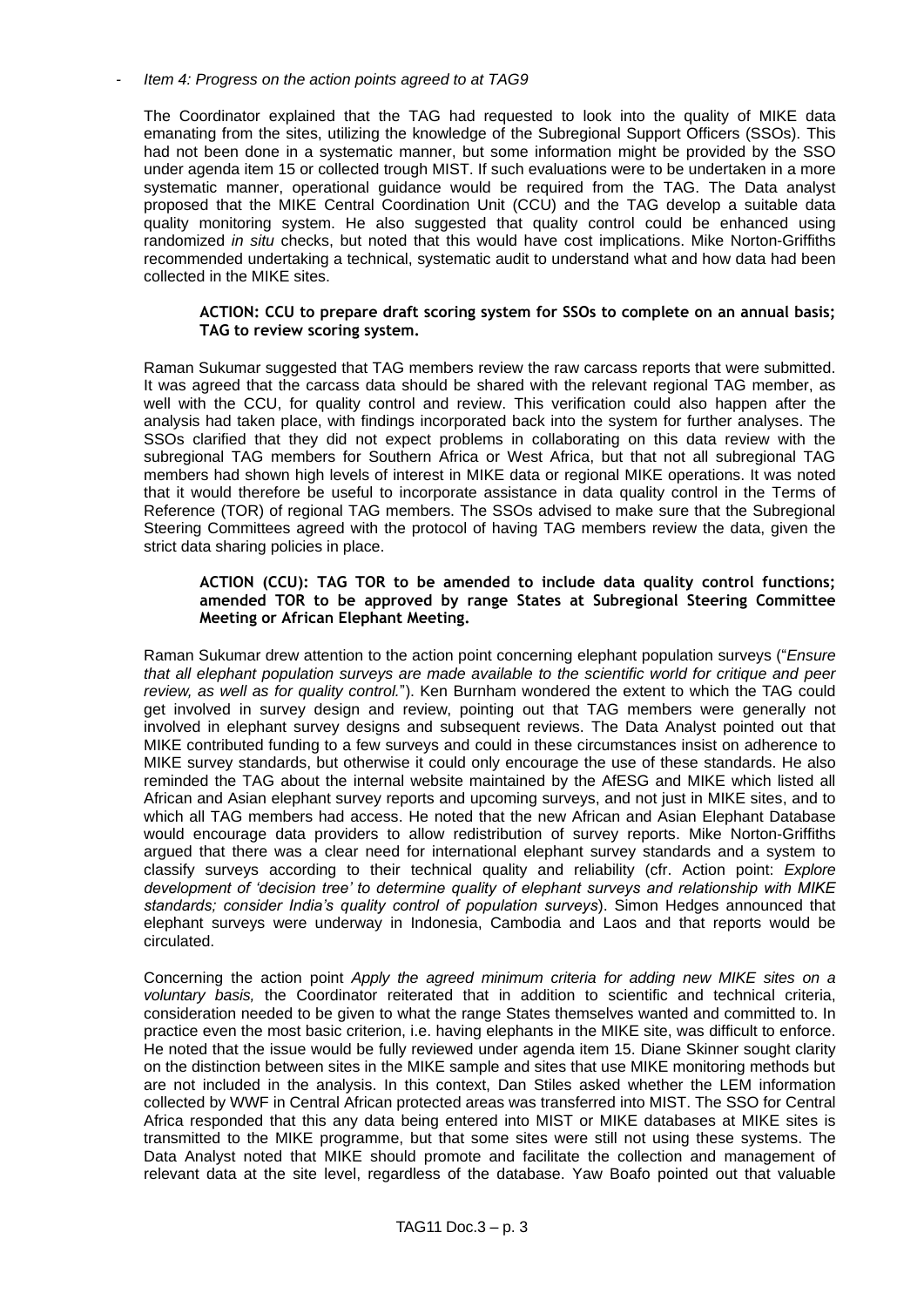information could be extracted from certain West and Central African survey reports, and that such data could reinforce the data in the MIKE system.

*- Item 5: Current and long-term objectives of MIKE*

Concerning current and long-term objectives of MIKE, the Coordinator reminded the TAG of the results of the third African Elephant Meeting in November 2010 where the African elephant range States provided inputs into the revision of Resolution Conf. 10.10 (Rev. CoP15). He stressed their wish to be involved in the review of the MIKE and ETIS analyses, and proposed that eventual comments from elephant range States be attached as an annex to the MIKE analysis. There was some concern as to who would actually conduct such reviews, and whether time limits would be set. There was also some concern that referencing countries and their comments could cloud debates in view of the sharp divide between some countries about elephant management and ivory trade, but it was recognized that this was an existing, long-standing practice under CITES. The TAG noted that such referencing could also be positive, exemplified by the regular posting by ETIS of countries involved in the ivory trade leading to decisive actions by China.

Concerning timing for the CoP, MIKE (and ETIS) documents had to be submitted to the CITES Secretariat 150 days before the start of the CoP, precisely to allow Parties ample time to provide comments and inputs. He noted that MIKE documents present an independent, technical assessment based on data collected in a systematized manner and approved through the MIKE system. However, the SSOs stressed that elephant range States would want to see the data and analyses prior to their posting on the CITES website. The Coordinator explained that prior to CoP15, the meetings of the Subregional Steering Committee had been used to present the interim results of the analysis before these had been finalized and submitted to the CITES CoP. This effort had been greatly appreciated by the African elephant range States involved. If at all possible, a similar approach should be organized in the run up to CoP16. The MIKE data analyses for SC61 and SC62 would have helped elephant range States in understanding and preparing for the outputs of MIKE.

Concerning the revision of Resolution Conf. 10.10 (Rev. CoP15), the Coordinator indicated that he would ask the Standing Committee on how it intended to consider the TAG"s inputs into the revision process.

### *- Item 6: MIKE analytical developments*

Most of the action points had been addressed in some way and would be discussed later during TAG10 in the context of the review of the new MIKE analysis.

In particular, on the questions about information on droughts, high rainfall and other events which might influence natural mortality, the Coordinator asked whether any of the TAG members would like to take on the task of creating a checklist which the SSO can complete annually in a systematic fashion for inclusion in the analysis. The Data Analyst pointed out that time series of net primary productivity (NPP) or Normalized Difference Vegetation Index (NDVI) could be used to help with this exercise. Colin Craig was of the opinion that the best way to get information on natural mortality would be to directly measure it, while Raman Sukumar stated that changes in natural mortality over time were of greatest interest. Raman Sukumar agreed to work on mortality issues from the Asian side, and Mike Norton-Griffiths from the African side.

### **ACTION: Raman Sukumar and Mike Norton-Griffiths to compile data on changes in natural elephant mortality for MIKE sites in Asia and Africa respectively.**

### *- Item 7: Data collection forms*

The simplification of data collection forms was ongoing but the TAG noted that even with the most simplified forms, rangers sometimes lacked to motivation to complete them. While focusing on facilitating data collection, even the simplest information, like PIKE, remained difficult to collect in many sites. The TAG observed that the programme was lacking clear agreements on the responsibilities of elephant range States in implementing MIKE. It was noted that Resolution Conf. 10.10 (Rev. CoP15) was the only element that put some rather vague obligations on the elephant range States that participated in MIKE.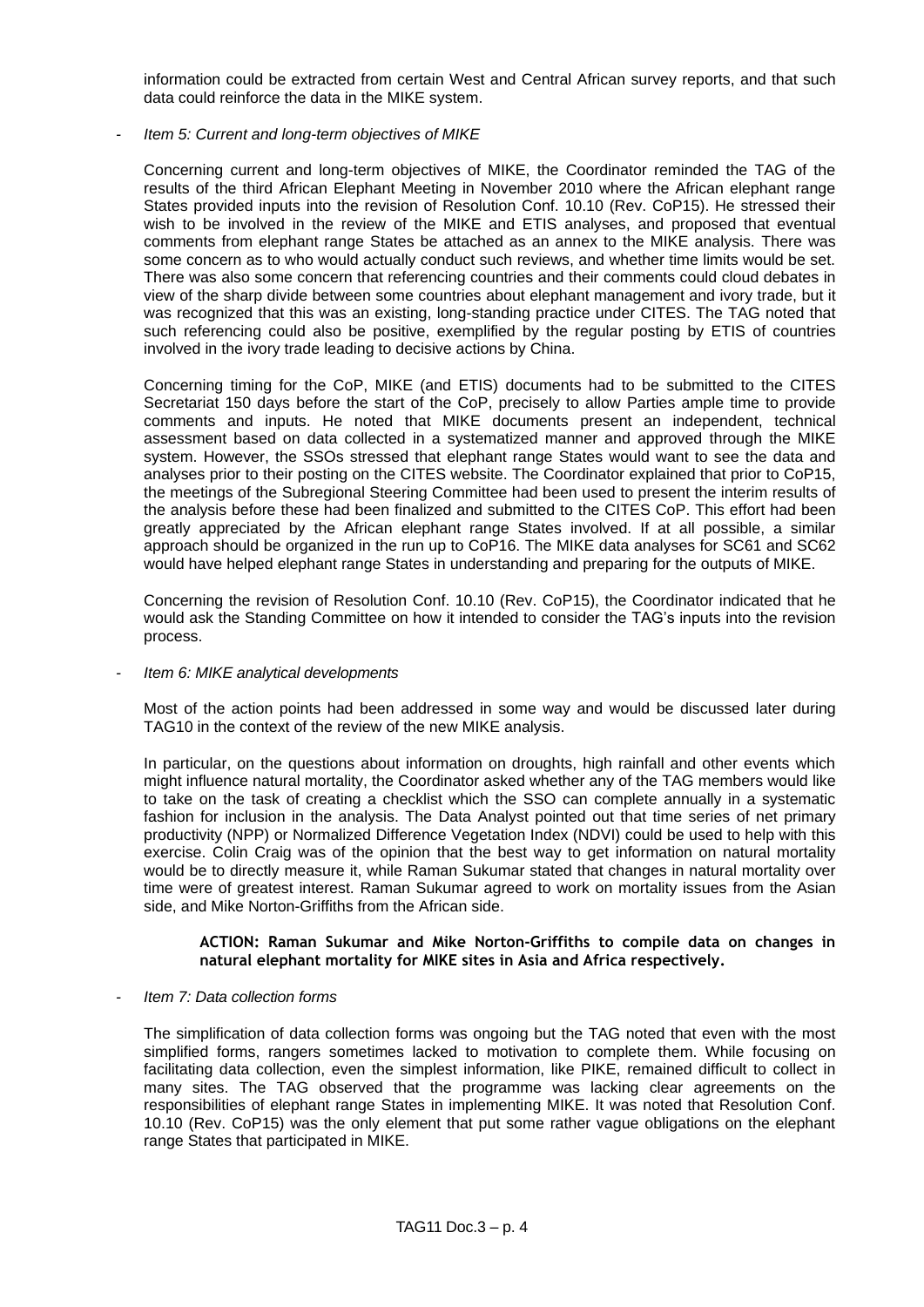Raman Sukumar committed to examine how "effort" was measured in India and other South Asian sites, as this remained a very important variable to document, and not just for investigating PIKE.

TAG members made a few suggestions on improving data recording technologies, which were evolving quickly (such as rechargeable GPS and camera-GPS). The SSOs noted that it would be unrealistic to expect every patrol to have such technologies available, and warned of the danger of raising expectations that could not be met. They also noted that a number of sites complained of not being able to collect MIKE data because they had no batteries for GPS, even though the MIKE programme had been contributing towards the purchase of batteries. The Coordinator suggested that the CCU could collect the information that TAG members had available and test out or evaluate the various technologies.

*- Item 10: Compiling and utilising data on illegal killing from a variety of unofficial sources and the potential for integration with MIKE*

The Coordinator asked for feedback from the Task Force, composed of Ian Douglas-Hamilton, Simon Hedges and Liz Bennett, that was to explore ways to collate opportunistic reports on poaching in a systematic, orderly fashion and to evaluate, quantify and "score" such information for compilation in a database. Simon Hedges clarified that Holly Dublin and Tony Lynam were also members of this Task Force. He suggested starting all over again by email and formalizing the Task Force"s operation through Terms of Reference, which he was prepared to develop. The Coordinator suggested that the information from a paper that the AfESG had prepared for the third African Elephant Meeting, and the recent evaluation of MIKE could inform the Task Force. Aster Lee stressed that such information would not be included in the MIKE analysis, but could provide good context.

#### **ACTION: Simon Hedges to initiate email discussion with members of task force on unofficial sources of information, to agree on whether task force needs to go ahead and, if so, to agree on terms of reference.**

*- Item 13: Operation of the MIKE-ETIS research network*

All action points had been acted upon. Out of 30 research questions, only 4 or 5 had received the requested justifying paragraph by the proponent, and all others had been eliminated. The coordinator reminded the TAG that a list of research questions was still being maintained, but that any suggestions for inclusion in the list needed to be accompanied by explanatory paragraphs.

The TAG supported the approach of the CCU in this matter.

### **5 Evaluation of MIKE Phase II in Africa.......................................................................................TAG10 Doc. 5**

The Coordinator introduced document TAG10 Doc.5, focusing on the Executive Summary and particularly the recommendations pertaining to the TAG. Two recommendations were to be discussed under separate agenda items: the membership of the TAG (agenda item 6); and MIKE standards for conducting elephant surveys (agenda item 12).

Mike Norton-Griffiths then presented the main findings and recommendations of the evaluation. Phase II had displayed significant progress towards implementing the MIKE system and had produced important results. Within the MIKE CCU, which was re-established and embedded in UNEP-DELC, a critical factor had been the recruitment of a full-time data analyst, which had allowed the formalization of the baseline and the elaboration of a first comprehensive analysis of MIKE data for CoP15. The performance of the subregional programmes had improved during Phase II. Several non-participating African elephant range States wished to join the programme, and participating range States wanted to add new MIKE sites. Monitoring was moving from specific sites to wider areas and there was increasingly cross-border cooperation. Finally, there was a good uptake of MIST as the preferred method for law enforcement monitoring.

The consultant was of the opinion that there were also a number of concerns. The location of the CCU in UNEP was believed to create bureaucratic hurdles and to isolate the MIKE programme from its constituents. The planning and coordination of SSO activities was problematic. He thought that there was a rift between what SSOs did and their Terms of Reference, perhaps due to circumstances. Specifically, while SSOs were making more national and site visits, some seemed to over-concentrate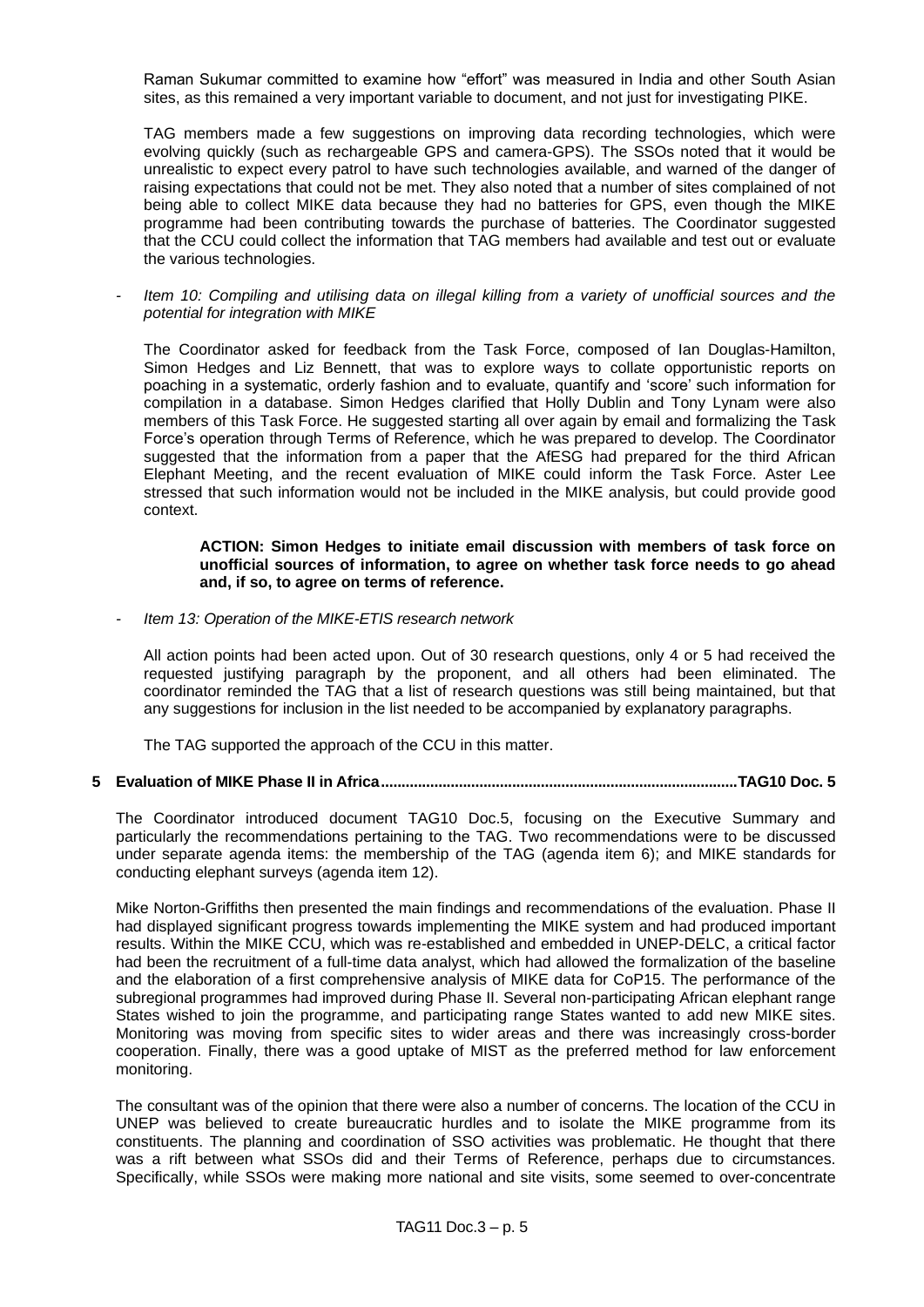on some sites at the expense of others, recognizing that this may be for operational reasons. While data flows were closely monitored, project management was not. Outstanding concerns already brought up in 2004 included inter-departmental conflicts in certain range States which prevented the normal implementation of MIKE, and a high rate of turnover of National and Site Officers. Importantly, many elephant range States still regarded law enforcement monitoring as an additional, externally imposed burden and had not institutionalized it as a normal management activity. Concerning MIKE operating as an "early warning" system, he noted that thoughts were diffused at this stage but that the feasibility could be pursued. He cautioned against "mission creep" as the pressure to expand MIKE increased, with more countries and sites wanting to join, existing sites wishing to monitor wider areas, and requests to embed an "early warning system" within MIKE. The danger was that MIKE could evolve into a general law enforcement support programme for protected areas.

MIKE maintained good institutional relationships with IUCN as the host of the Subregional Support Units, but it was recommended to enhance programmatic linkages as well. The relationship with the AfESG appeared to work well. On the other hand, African elephant range States had expressed uneasiness with the manner in which ETIS reported its findings, "surprising" them with its results with little prior consultation.

The evaluation"s recommendations included:

- review the location of the CCU. If it is decided that it should remain within UNEP, it should make better use of DELC and other UNEP divisions for leverage;
- review the Terms of Reference for SSOs, MIKE National Officers, and MIKE Site Officers;
- review elephant range State commitments and MIKE site management protocols with the aim to develop formal "contracts" between MIKE and participating range States and Sites; and
- develop new standardized ranger curricula for training institutions.

Regarding the TAG, Mike Norton-Griffiths specifically recommended:

- to consider revolving and regularly renewing its membership;
- to develop greater sensitivity towards subregional issues and problems;
- to redraft the MIKE aerial elephant survey standards;
- to revisit the MIKE dung count standards:
- to draw up revised criteria and procedures for: accepting new range States to the MIKE programme; reassessing the commitment of existing range States; adding new sites to the MIKE programme; reassessing existing sites in the MIKE programme;
- to assess the feasibility of developing MIKE into an early warning system; and
- to create models (conceptual or statistical) of the ivory trade chain to focus and prioritize research and integrate data from MIKE, ETIS and IUCN/SSC.

Importantly, the MIKE programme at the subregional and national level had very good buy-in. But at international and continental levels, this was not working well because MIKE findings tended to be ignored in CITES discussions on ivory trade. The African subregional economic groupings, through UNEP, could perhaps be leveraged to acquire more awareness and involvement from high-level politicians, particularly before CITES COPs and to settle disagreements between elephant range States. Mike Norton-Griffiths also recommended that Asian ivory consumer countries be invited to such discussions. Finally, he warned about the high costs of running the MIKE programme, largely due to its considerable capacity building activities, and recommended that fundraising be a priority if MIKE were to continue to deliver on its mandate.

In discussions following this presentation, Dan Stiles asked about how to admit new sites that did not have historical longitudinal data that contributed to the MIKE baseline. Ken Burnham clarified that historical data was not necessarily very important for implementing a very long-term monitoring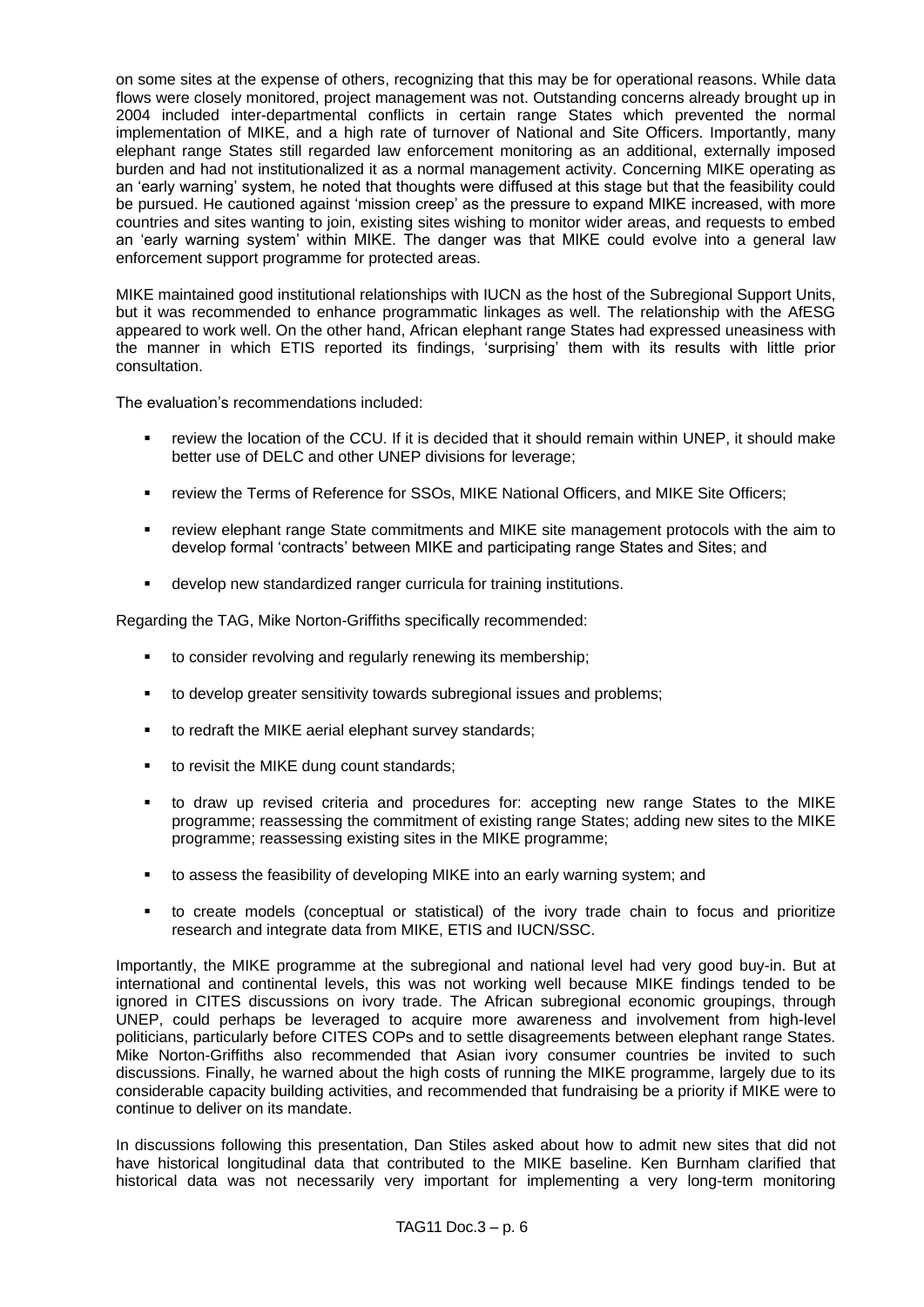programme such as MIKE. Additionally, the more sites there were, the more elephant populations were covered and the less concern there would be about the "representativeness" of the site sample.

The ETIS Director questioned the evaluation"s recommendations concerning ETIS, adducing that the evaluation was not supposed to be about ETIS and that ETIS had not been consulted at all. He pointed out that, through the production of regular country reports, ETIS does attempt to keep range States about the data that goes into its analyses. The TAG agreed that the participation of ETIS in MIKE Subregional Steering Committee meetings, which had been the rule in recent years, allowed for more indepth discussions about the data and the analyses between ETIS and the range States.

Concerning the frequency of site visits, the SSO from Southern Africa noted that in some cases, countries would continuously call upon the MIKE Subregional Support Unit while others had interdepartmental conflicts that prevented meaningful interactions with the SSU. Yet others implemented MIKE without problems and therefore rarely engaged the SSU. Some TAG members asked whether war or other civil problems had prevented visiting certain sites. Mike Norton-Griffiths recognized these realities and recommended that the reasons for skewed visit patterns should be properly documented and clarified. The MIKE CCU acknowledged that, while some of this information was available, a system needed to be devised to set visit targets and track progress systematically, and that progress could be reviewed by Subregional Steering Committees to address problems.

With regard to an 'early warning' role for MIKE, the TAG concluded that this was not within the objectives of MIKE, and would have to be formalized in revisions of Resolution Conf. 10.10 (Rev. CoP15) before it could be fully explored. Additionally, extra resources would need to be allocated to develop the MIKE monitoring system in such a direction. The ETIS director also questioned the need for an early warning mechanism, given that little action had been taken in a number of problem countries despite repeated warnings by ETIS over the course of the previous 10 years. While Mike Norton-Griffiths agreed, he reminded that this functionality seemed a desire of at least some African elephant range States.

Simon Hedges was of the opinion that in Asia, despite less funding than Africa, good MIKE data was becoming available. The model for funding had been bilateral support between NGOs and Asian elephant range States for the implementation of MIKE in particular sites. In some ways, this less onerous model was perhaps more sustainable. Mike Norton-Griffiths reminded that even in Africa, MIKE activities in 40% of the sites were fully donor-dependent. The Data analyst agreed with Simon Hedges, but cautioned that no recent MIKE data had been obtained from South Asia, and that no PIKE data was available from most of Southeast Asia, and thus Asia was currently not fully contributing to the analytical objectives of MIKE. It was noted that, although the programme had been mandated by the Parties, there was overall less support from Asian elephant range States than there should. There was agreement on the need to build and maintain momentum in that region.

The Coordinator asked the TAG to focus on the recommendations concerning criteria and procedures for adding range States, adding new sites, re-assessing commitment of existing range States and reassessing existing sites. Ken Burham observed that originally, the TAG had reviewed reports, documents, standards and criteria, but that it was now being asked to set those standards, while the work continued to be on a voluntary basis.

Colin Craig suggested that when considering whether to incorporate a new site, an important criterion should be that the would help to improve the available information, and that this should be quantified in some way. The relative value of a new site could be related to whether it would essentially duplicate exiting sites or represent an area with different characteristics. Likewise, current sites that provided no information should be dropped. Anil Gore was however of the opinion that motivation was crucial: if an elephant range State wanted to add a site, this indicated a certain enthusiasm for ranger-based data collection which should be taken advantage of, taking into account the scientific and technical needs. He agreed that when an elephant range State proposed a new site, criteria and a procedure for deciding whether or not to include it should be available; existing sites should go through a re-assessment process which should be fully documented and reported on.

Others suggested that the criteria should include matching funds from the elephant range State, and that this could even be articulated in agreements between sites and range States and MIKE. Moses Kofi Sam pointed out that the criteria should remain rational should not exclude most existing sites. The TAG agreed with Moses Kofi Sam"s proposal to convene a group to explore this further, consisting of Ken Burnham, Simon Hedges and Mike Norton-Griffiths, which would report back to the meeting.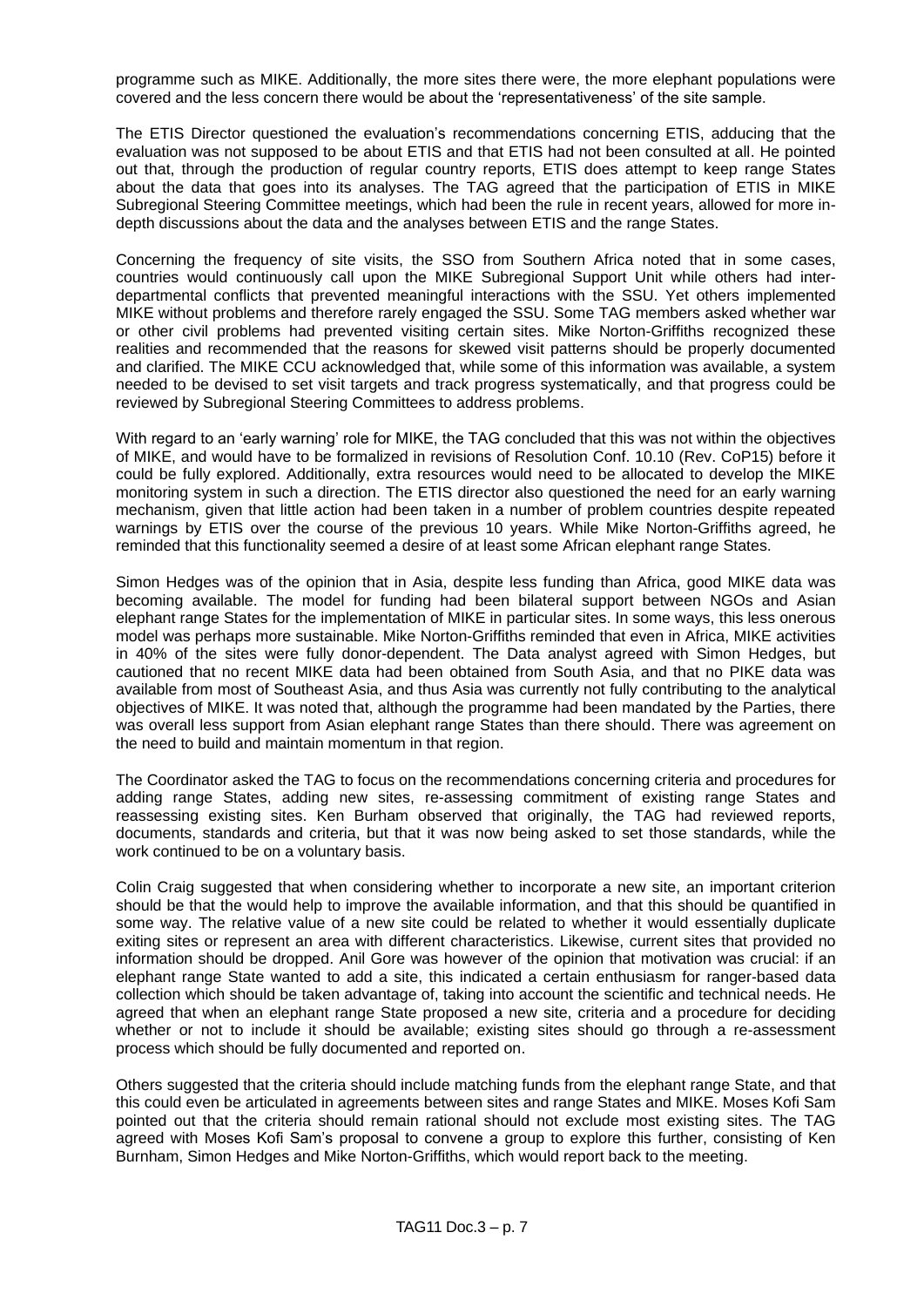Later in the meeting, Mike Norton-Griffiths presented the summary results of the TAG working group on criteria for adding sites and elephant range States to MIKE.

- For new sites:
	- New site should be able to conduct and enhance the MIKE work
	- Required information: site description; clear map of site boundary; elephant population numbers and status; management resources, funding and manpower; commitment to appoint site-based Site Officers and to carry out LEM patrols.
	- If a site meets the criteria, MIKE should take on the capacity building with some logistics provision.
- For new Range States:
	- Appoint MIKE National and Site Officers
	- Appoint Steering Committee members
	- **E** Establish functioning institutional arrangements to implement MIKE.
- Moses Kofi Sam emphasized the importance of ensuring that the MIKE Phase III project included a budget for possible new MIKE sites.

The TAG agreed that the working group's suggestions needed to be expanded and finalized for presentation to the MIKE-ETIS Subgroup of the Standing Committee.

## **ACTION: CCU, in coordination with working group (Moses Kofi Sam, Ken Burnham, Simon Hedges and Mike Norton-Griffiths) to refine and expand criteria for adding new MIKE sites for presentation to the Standing Committee.**

## **6 Membership and Terms of Reference of the TAG...................................................................TAG10 Doc. 6**

The Coordinator introduced document TAG10 Doc.6 in reference to the recent evaluation of the MIKE Phase II project in Africa, which had recommended that the membership of the MIKE TAG should to be refreshed. The current TOR had been prepared by CCU and approved by the CITES Standing Committee, and therefore the same process should be followed if changes were to be made. He asked for TAG's inputs to revise its current Terms of Reference, with a view to submitting TAG recommendations for approval by the Standing Committee.

Simon Hedges noted that there was value in institutional memory and in having people in the TAG who had experienced MIKE since its inception, cautioning that too much turnover could result in a loss of continuity.

While agreeing with this intervention, others recognized the need to change and rotate the TAG membership from time to time, and particularly that of the subregional TAG members . The current rule about appointments for "an indefinite term" therefore needed to be modified. Moses Kofi Sam suggested terms that TAG membership be reviewed every two meetings of the Conference of the Parties to CITES, with the possibility of re-appointment. The Coordinator agreed that this schedule would be sensible, and recommended that the subregions should periodically review or confirm the membership of the regional TAG members. In this context, Moses Kofi Sam warned against having the subregions "elect" their TAG members, stating that appointment to the TAG should be based on knowledge of the region, while accepting the need for consultation with elephant range States.

The chairmanship of the MIKE and ETIS TAGs, which were currently fulfilled by the MIKE Coordinator and ETIS Director respectively, was discussed. The Coordinator pointed out that this arrangement had been criticised, but Tom Milliken pointed out that there was a practical logic for the Secretariat and TRAFFIC serving as Chairs in technical MIKE and ETIS meetings.

The TAG was also in favour of having the option of co-opting members for particular issues. The current practice whereby outside expertise could be contracted to tackle specific questions should be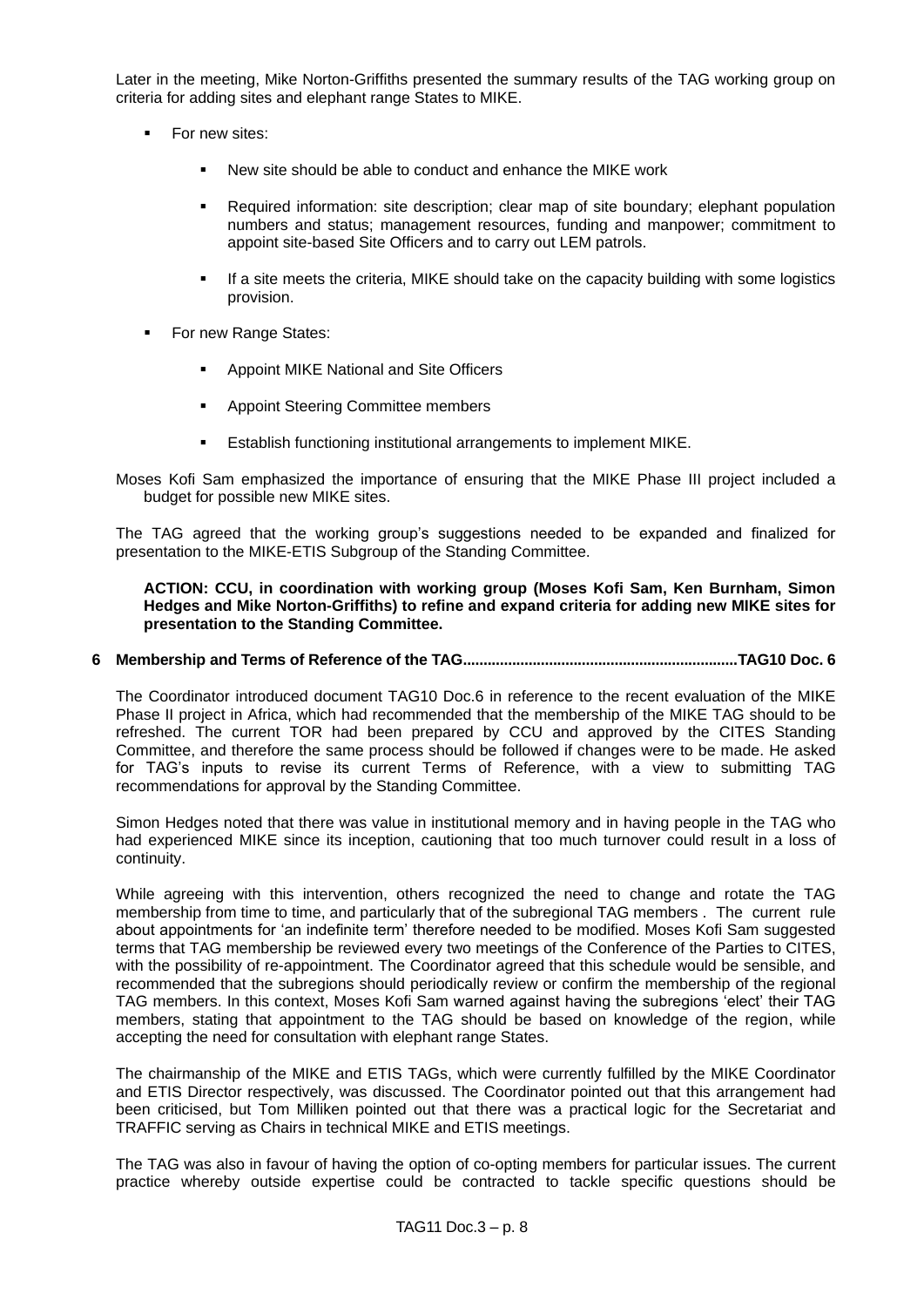maintained. With regard to the TAG peer-reviewing technical work that was undertaken by one of its members, the option of outsourcing such peer reviews was suggested.

Simon Hedges requested to consider the possibility of adding a day to TAG meetings to tackle action points agreed to during the meeting, rather than hoping that they would be addressed through email correspondence.

The ETIS Director was of the opinion that the overall composition of TAG might have to be reconsidered, particularly when MIKE and ETIS would increasingly move towards integrated analyses and reporting. This seemed to call for bringing the MIKE and ETIS TAG together.

On a proposal from the Coordinator, the TAG created a drafting group composed of Tom De Meulenaer, Moses Kofi Sam and Simon Hedges to review the existing Terms of Reference and propose amendments.

Later in the meeting, Moses Kofi San presented the results of the working group on the Terms of Reference for the TAG. The following concepts were proposed to be included in updated ToRs:

- the MIKE and ETIS TAG should merge, with a single list of global experts and current subregional MIKE TAG members becoming actively involved in and aware of subregional ETIS issues so that they could represent and advise both monitoring systems;
- the TAG membership should be renewed every 3 years (from CITES CoP to CoP), with a maximum individual term of 6 years or two consecutive CoPs;
- the subregional TAG members should receive full subregional support for their nomination and throughout their term.

The TAG agreed that the Terms of Reference of the TAG should be amended along these lines for consideration by the Standing Committee.

#### **ACTION: CCU to draft amended terms of reference of TAG for consideration by the Standing Committee.**

# **7 Long-term implementation of MIKE..........................................................................................TAG10 Doc. 7**

The Coordinator introduced document TAG10 Doc.7, referring to the MIKE Phase III project concept and document TAG9 Doc.5. He gave a brief on the status of the MIKE programme in each subregion.

For Africa, MIKE would continue to operate until December 2011, with a probable extension until April 2012. The CCU was in discussions with the European Commission regarding a Phase III project for Africa, which would continue the programme for at least another 3 years until after the  $16<sup>th</sup>$  meeting of the Conference of the Parties in 2013. The MIKE Phase III project concept had been developed in collaboration with IUCN, and was shared with the European Commission. It would be submitted to the Brussels-based secretariat of the African, Caribbean and Pacific Group of Countries (ACP secretariat). The CITES Secretariat and its MIKE programme were organizing further support for the new project phase, with input from IUCN.

For Southeast Asia, funding was available to implement in partnership with WCS a regional MIKE programme for at least two years. The budget would be complemented with country-specific, targeted funding from the UK Darwin Initiative and the US Fish and Wildlife Service.

In the case of South Asia, discussions have been initiated with important stakeholders to re-establish a MIKE Subregional Support Unit. The Asian TAG members would be invited to assist in this effort.

Ken Burnham was of the opinion that long-term monitoring programmes usually did not give tangible returns in the first few years. MIKE was now bearing fruit and had started to generate interesting data – it was time to build on this foundation and MIKE should be encouraged to continue.

The ETIS Director observed that every African elephant range State seemed to value MIKE and ETIS, and wanted these programmes to be maintained, and that a same vote of support and confidence from the Asian elephant range States would be important. Aster Lee responded that China had established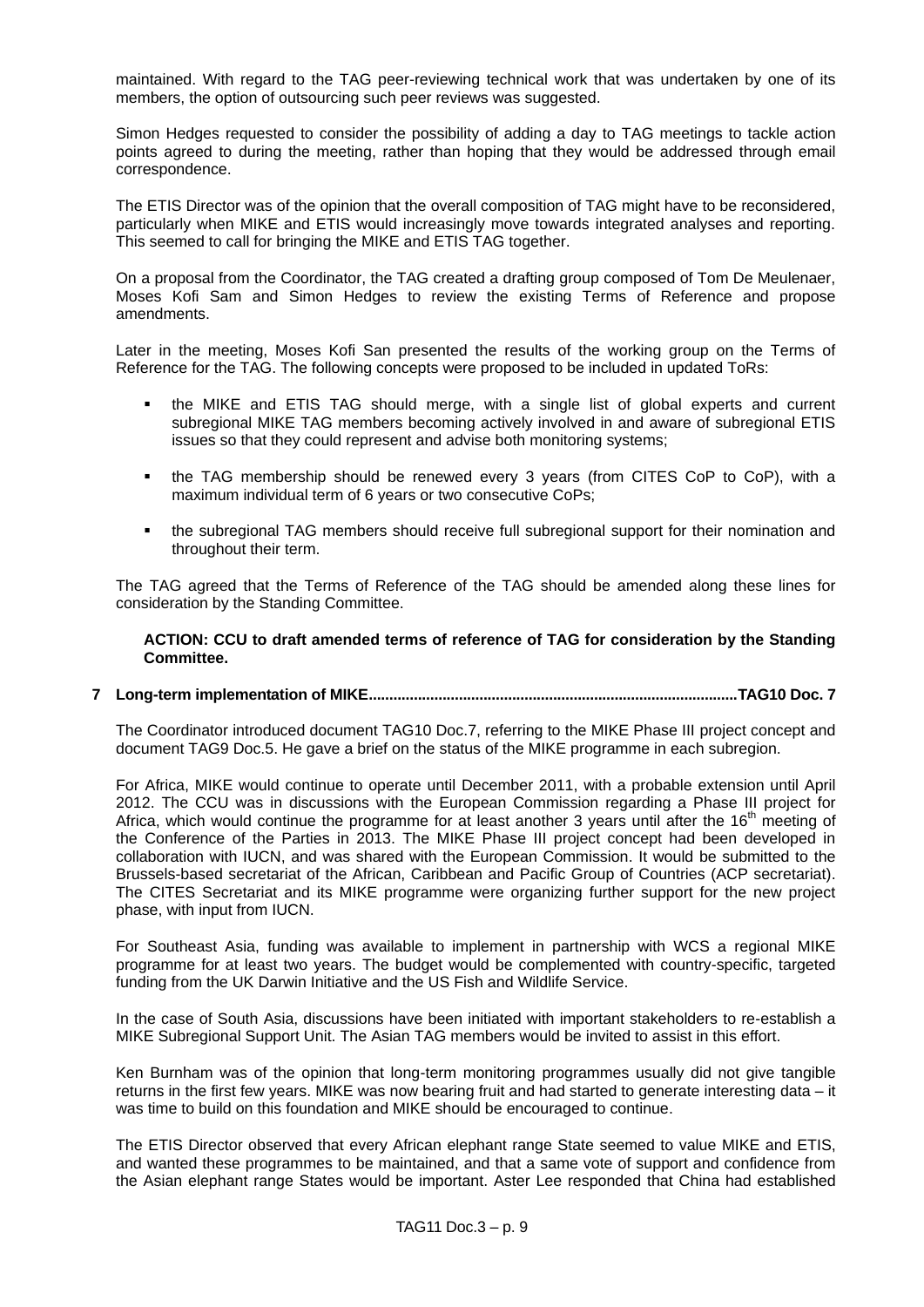the International Fund for Elephant Conservation, which would welcome proposals from MIKE and ETIS. He suggested holding an Asian Elephant Meeting, similar to the African Elephant Meetings, to create a broad platform for MIKE and ETIS. Simon Hedges also saw Subregional Steering Committee meetings in South and Southeast Asia as opportunities to obtain strong buy-in from countries.

In discussions about the MIKE Phase III concept note, it was proposed that the concept could have objectives and outputs that would be new and appealing, and perhaps related to research and analyses along the ivory supply chain. The Coordinator suggested using the outputs of the recent TAG workshops to that effect.

In terms of strong new outputs, Ken Burnham observed that MIKE had now the potential to estimate the absolute numbers of elephants that were being illegally killed every year, which would address a key concern of CITES. The ETIS Director was of the opinion that the collaboration between IUCN, ETIS and MIKE to jointly analyse the elephant conservation status and the ivory trade chain could represent a major breakthrough. Ken Burnham agreed that this could lead to new insights in the next few years.

Dan Stiles suggested that it might be helpful to improve the visibility of MIKE in the media, but the CCU replied that many journalists do not seem to be too interested in MIKE, but agreed there was a need for a more proactive engagement of the media.

In response to questions about the scheduling of the grant for Phase III, the Coordinator explained that this was not known because the procedures for allocating this kind of grant (i.e. following negotiations between the European Commission and the ACP secretariat) were not firmly established. This was coupled with major changes in the relevant Departments of the European Commission. Recognizing the importance of MIKE, the Secretary-General had given his assurances that the Secretariat would do its best to support the continuation of MIKE if a gap between phase II and phase III were to arise.

The Coordinator also informed the TAG that he would not be coordinating MIKE Phase III because he would be taking a position at the CITES Secretariat. He expected to be in Geneva in September and to continue supporting MIKE during a hand-over period. He expressed the intention that the Data Analyst position would be reclassified to a more senior position with responsibility over the technical and scientific direction of MIKE.

- On a suggestion from the ETIS Director, the TAG agreed to express concern that the the good momentum that had been generated on integrated analyses could be lost if there was a funding hiatus, and that it was essential to minimize disruptions in ETIS, IUCN or MIKE to consolidate this progress. The TAG established a drafting group to articulate this concern. Later in the meeting, a draft statement from the MIKE TAG was presented which was further discussed and agreed as follows for presentation to the Standing Committee:

*The Technical Advisory Group:*

- *- Supports the work that has been done to explore the linkages between MIKE, ETIS and the IUCN/SSC elephant monitoring systems and the ivory supply chain;*
- *- Recognizes the progress made in recent workshops to identify specific opportunities for analytical, reporting, and operational engagements; and*
- *- Expresses concern that the valuable momentum towards such linked MIKE/ETIS/AAED analyses - and on-the-ground implementation of MIKE - achieved in Phase II will be lost if there is a hiatus in funding before Phase III.*

*The TAG therefore recommends that the CITES Secretariat and the MIKE-ETIS Subgroup of the Standing Committee work, in consultation with the TAG, to facilitate continued data collection and the further development of linked analytical models by pursuing vigorously all funding opportunities as a matter of urgency.*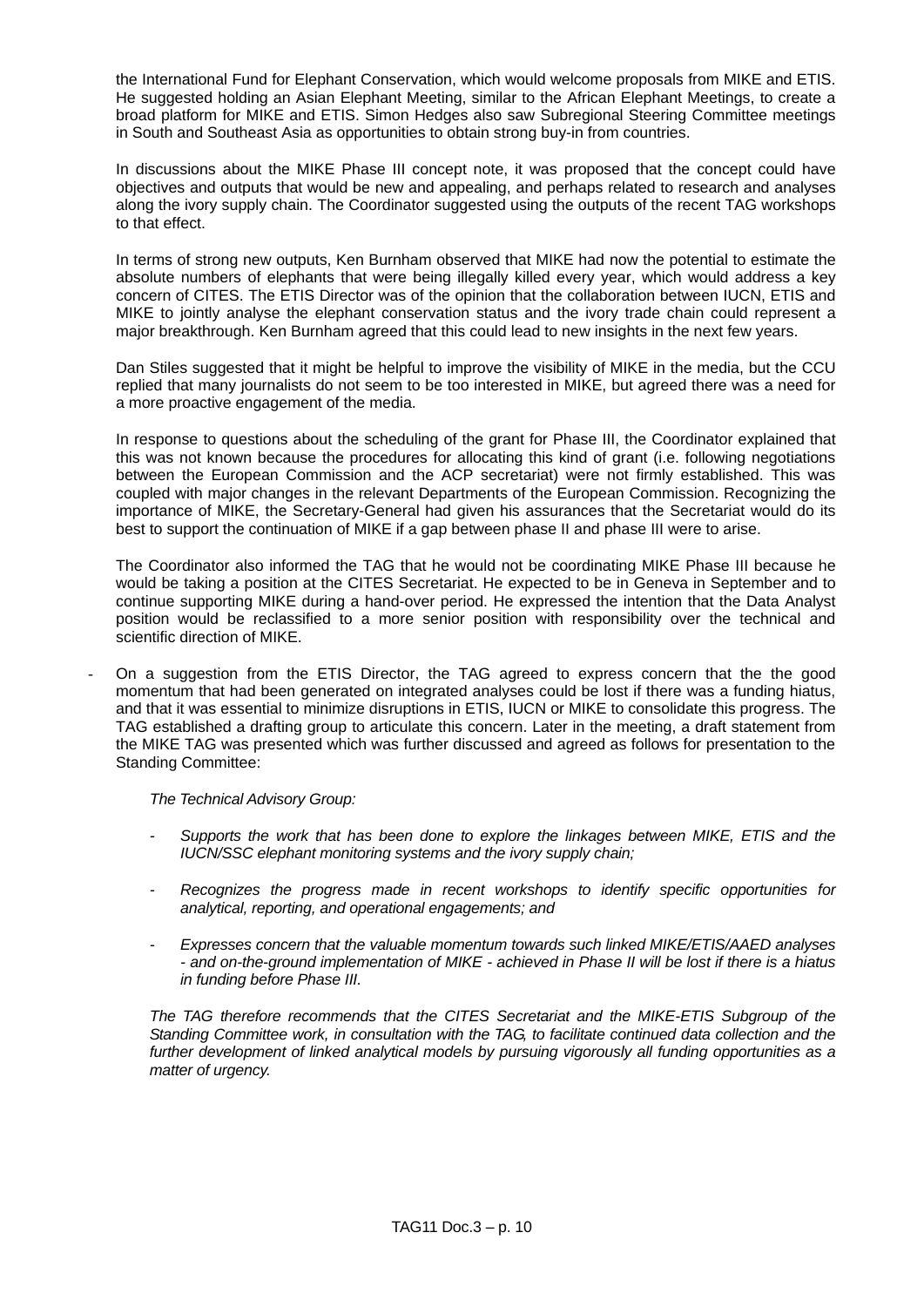## Analytical issues

### **8 Outcome of the workshop 'Assessing factors influencing illegal killing of elephants and illegal trade in ivory in support of the development of analytical frameworks for MIKE and ETIS'..........................................................................TAG10 Doc. 8**

The ETIS Director presented document TAG9 Doc.8 and the outcomes of the workshop. He noted that CoP15 was the first occasion in which both ETIS and MIKE had submitted comprehensive analyses of the information collected through these systems. He outlined the objectives of the workshop (further enhancing and integrating outputs of the two systems, and bringing in data on live elephants), the results for each set of drivers that the workshop had identified (grouped under "population status", "illegal killing", "transit", and "consumption"). He summarized the workshop's findings regarding causal relationships with indications on where data are available and lacking. From an ETIS perspective and with Darwin Initiative support, work had continued to improve the analytical model. If ETIS data was to be linked back to the source of the ivory, and therefore to elephant population and MIKE data, the ETIS definition of "Origin" would need to be changed into an elephant range State, rather than being the traceable point of origin of the ivory shipment. Ivory stockpiles had been added to the model as a result of the second workshop (see Agenda Item 9). While stockpile data was still very incomplete, it was potentially a very important source of ivory coming through the supply chain.

Anil Gore commented that, while he had initially been sceptical about the workshop, he felt that the emergent story was important and worthwhile. The outputs were perhaps not crisp or ready to apply, but he found the information very useful and ample opportunities for analysis.

## **9 Outcome of the workshop 'Elephants and the trade in elephant specimens: a review of existing analytical and reporting systems and recommendations for a way forward'....................TAG10 Doc. 9**

The AfESG representative introduced document TAG Doc. 9 and gave an overview of the main objectives and results of the workshop. Outputs included the identification of the minimum data needs for conducting a MIKE analysis through PIKE, suggestions for validating PIKE, a revised draft analytical framework for MIKE, a list of operational and analytical challenges, opportunities and exiting or possible synergies, and models for the global legal and illegal ivory trade.

Operational challenges included the need for repeated surveys of elephants in order to derive population trends, although it had been suggested that modelling approaches could be taken to infer such trends. The workshop had noted that the objectives of MIKE and ETIS can be separated into two sets of objectives: CITES policy objectives (objectives 1 and 2) and range State elephant management objectives (objectives 3 and 4), and data needs for each set were discussed. The workshop had agreed that, provided that it is a reliable indicator of relative poaching levels, PIKE and population trend data would suffice to meet the CITES policy objectives. However, and while recognizing that PIKE currently provided the best available evidence for trends in levels of illegal killing of elephants, it would be important to validate its reliability. Another recommendation of the workshop was the need to consider the far-reaching linkages and ramifications for the minimum critical data needs of IUCN/SSC, MIKE and ETIS contribution to CITES policy objectives.

In the questions and comments section, Raman Sukumar asked about tusklessness of Asian elephants and PIKE, proposing that changes in the proportion of tuskers might indicate levels of illegal killing. Simon Hedges explained that basic abundance estimates without data on the age and sex structures of Asian elephant populations would not help to understand the demographics. The new genetic-based population modelling provides some of this information on sex structures, and dung size can give data on age.

There was a discussion on potential disparities between trends in elephant numbers at MIKE sites and trends across the entire elephant range. Mike Norton-Griffiths suggested that trends could be modelled in terms of probability distributions. Bob Burn explained that this could be accomplished using Bayesian modelling methods, which can combine population survey data with expert knowledge. Anil Gore said that the available data are fragmented, but as it was unlikely that much more could be obtained in the near future, modelling approaches should be explored. He urged TAG to take a position on the matter. Colin Craig noted that using expert opinions in modelling could generate questions about bias. The TAG agreed that full transparency would be essential if expert opinion were to be incorporated into models.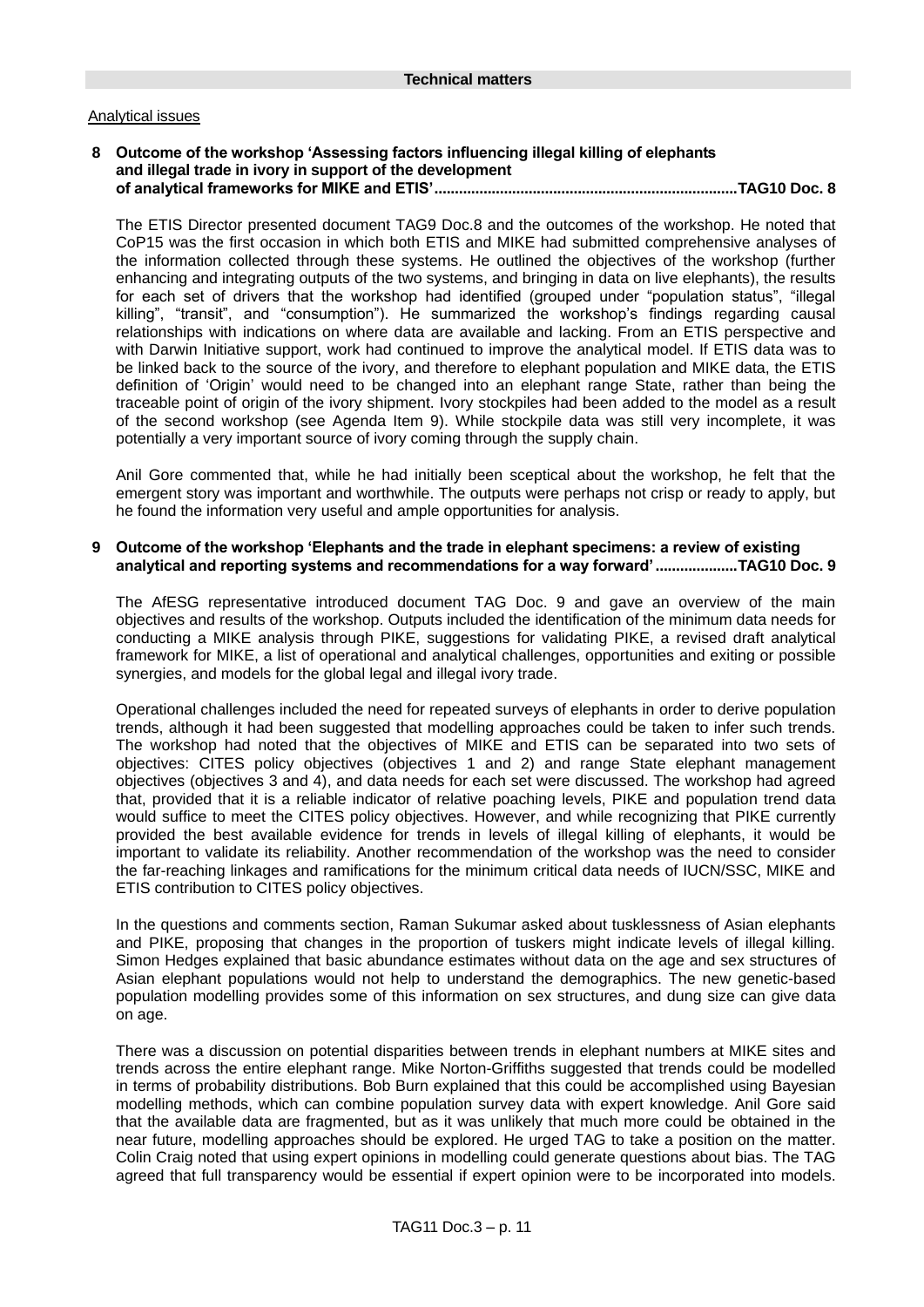Simon Hedges noted that range States still had their elephant management needs, which would not necessarily be addressed by modelling. Aster Lee pointed out that MIKE was a programme about monitoring the illegal killing of elephants, and that there were limits as to what it could accomplish given resource constraints. Anil Gore agreed that management of expectations was crucial, and wondered whether there could be an objective way of judging which expectations would be reasonable.

The TAG agreed that an assessment of the various methodologies for ivory aging and sourcing was in order to address one of the important pieces of data missing to understand the illegal ivory supply chain. It was felt important to get standardization of these approaches as well as obligations of countries to provide samples from seized ivory. The TAG also agreed that ivory stockpiles were an important component of the trade chain that required more research, as well as better estimations of natural elephant mortality.

Colin Craig noted that carcass ratios are used by many range states as indicators of trends in elephant mortality, but that it was not known whether they could be important for CITES policy objectives. He suggested that a retrospective analysis could be conducted on the relationship between PIKE and carcass ratios. Bob Burn said he would undertake a research project to establish whether carcass ratio data would be useful to meet CITES policy objectives.

## **ACTION: Bob Burn to research on the relationship between PIKE and carcass ratios, and whether the latter could be important indicators for CITES policy objectives.**

The ETIS Director thought that a statement from the TAG about next steps would be helpful, pointing out that the workshop could lead to analytical synergy and/or reporting synergy. He preferred moving towards a more holistic conceptual model of ivory flows to provide integrated and coherent information to CITES decision makers and elephant range State managers. Others supported this view.

The ETIS Director and the AfESG representative were asked to draft language on the synergies between MIKE, ETIS and IUCN, and the outcomes of the workshop for the TAG to consider.

Later in the meeting, the statement indicated under item 7 was presented as the draft language requested by the TAG.

# **10 MIKE analysis for the 61st meeting of the Standing Committee (SC61) ............................TAG10 Doc. 10**

The Data analyst introduced document TAG10 Doc.10 and its Annex 1. The MIKE analysis would be presented to the Standing Committee at its 61<sup>st</sup> meeting (SC61, August 2011) with highlights integrated in a joint report on elephants and ivory trade by ETIS, IUCN, UNEP-WCMC and MIKE (see agenda item 11), and a full analysis submitted as an information document. Referring to Annex 2 of document TAG10 Doc. 10, he mentioned that Ken Burnham had developed a method to estimate absolute numbers of elephants killed at MIKE sites, which at the time was only a proof of concept. He also emphasized the necessity to validate PIKE, as discussed under the previous agenda item.

While PIKE was showing significant results, the following issues needed to be considered and resolved in the view of the Data analyst:

- **Uncertain reliability of within-site sample**
- **EXECUTE:** Limited data verification and quality control
- Carcass detection probability may vary by cause of death, and other factors
- Are deaths of 'unknown' cause more likely to be natural deaths?
- PIKE can be affected by changes in natural mortality and the history of illegal killing
- PIKE is an aggregate measure, and there is a risk of Simpson's fallacy (i.e. that correlations at aggregate levels may not hold at individual units).
- Data imbalances could affect trends
- Insensitive to tusklessness in Asian elephants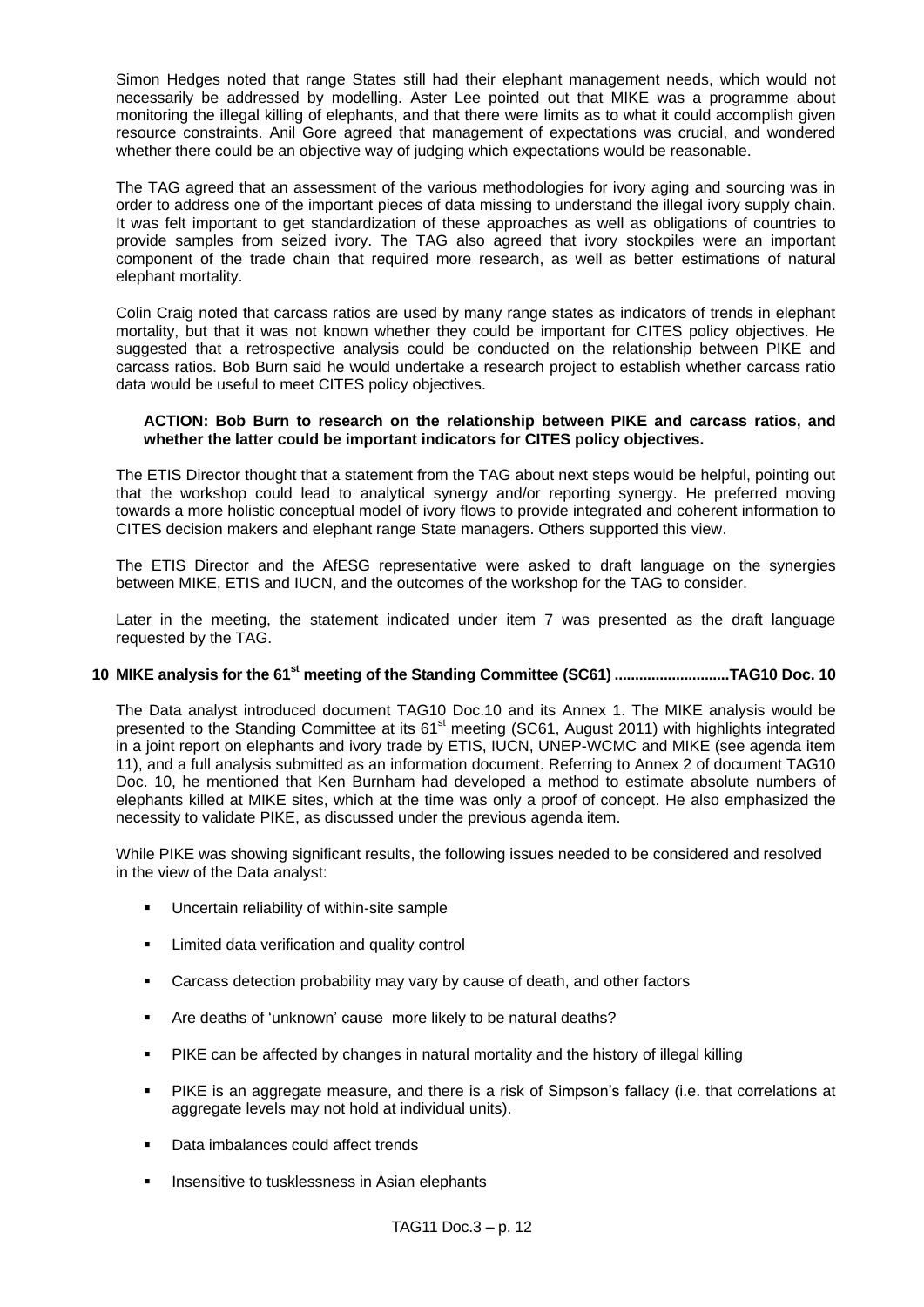In ensuing discussions and comments, Simon Hedges asked about the spatial bias of patrol data impacting the carcass detection probability. Raman Sukumar felt that the analysis could not say anything about Asia as there were too little data, and recommened to get down to more specifics on the rates of natural mortality. In response to a question from Aster Lee, it was clarified that the household consumption of other countries than China had been tested as a covariate, but that only China had shown statistical relevance. The TAG agreed that the section in the Annex with preliminary research on the impacts of CITES decisions on PIKE should be removed as it was too inconclusive.

Bon Burn congratulated Ken Burnham and the Data analyst for the analysis and noted advances, in particular on the time-dependent covariates, the site-level poverty covariate, and research on absolute elephant mortality. He noted that some of the comments he had on the analysis had been noted in the presentation by the Data Analyst. He emphasized that good LEM data remained important to back up PIKE; in reference to the covariate modelling, the hierarchical structure in the data needed to be taken into account because not all observations were independent from each other; and finally, going back to the need for more refined data, such information could be collected from a small number of sites to study the real issues and get more sophisticated analyses.

Simon Hedges did not agree to look at mortality in the demographic sector targeted for ivory only, as PIKE was not just about killing for ivory, but also for HEC and other reasons.

Regarding carcass detection probabilities, Simon Hedges noted that elephants which were killed illegally because of HEC had a very high detection probability, while elephants that were poached would have an intermediate to low detection probability, and natural mortality a very low probability. He suggested that TAG should recommend that that variation in carcass detection probability was a reality, and needed to be examined. The Data Analyst noted that the biases described by Simon Hedges would tend to bias PIKE towards overestimating levels of illegal killing, i.e. in a conservative direction. Ken Burnham said that where good effort data was avialble, the scale of these biases could be established. Simon Hedges noted that he has data which showed the difference in probabilities of detection.

Anil Gore congratulated the authors of the analysis. While liking the analyses of the covariates, all findings seemed to be intuitively expected – any counterintuitive results would have been worth highlighting. A good model should be used to fill the gaps in the data, perhaps by generating predictions, ground truth them and then use the model to help make up for gaps in the data.

Mike Norton-Griffiths flagged the recommendation from his evaluation to peer review MIKE analyses and have open access to the data that had been examined so that other researchers could run their own analyses. This had been supported by the TAG. The Data analyst informed that the MIKE analysis for CoP15 analysis would be published soon in a peer-reviewed journal along with all the data, and that the same would happen with the current analysis.

Simon Hedges pointed out that CITES policy objectives could be met in case PIKE was a useful and reliable measure of MIKE. However, if PIKE were not a good measure, immediate action to correct the approach take so far would need to be undertaken. The TAG agreed that there was a need to refine the list of questions concerning the validity of PIKE, and to start addressing them. It established a working group composed of the MIKE CCU, Simon Hedges, Ken Burnham, Bob Burn and Raman Sukumar to deal with the issue.

## **ACTION: Working group to refine list of PIKE questions so they can be addressed. Group composed of MIKE CCU, Simon Hedges, Ken Burnham, Bob Burn and Raman Sukumar.**

Bob Burn commented that if a few sites had adequate data, much of this could be undertaken as a desk exercise. Simon Hedges and Bob Burn also mentioned some ongoing research projects that could help answer the questions concerning PIKE"s validity.

### *Annex 2: From PIKE to poaching totals*

Ken Burnham introduced the discussion paper in annex 2 on a concept for coming to absolute number of poaching, using PIKE and demographic parameters.

Dan Stiles asked about the elephant recruitment rate, which Ken Burnham said not to have taken into account here. It was also clear that population dynamics, and all uncertainties and unknowns surrounding this, should be taken into account. Colin Craig noted that the estimate of natural mortality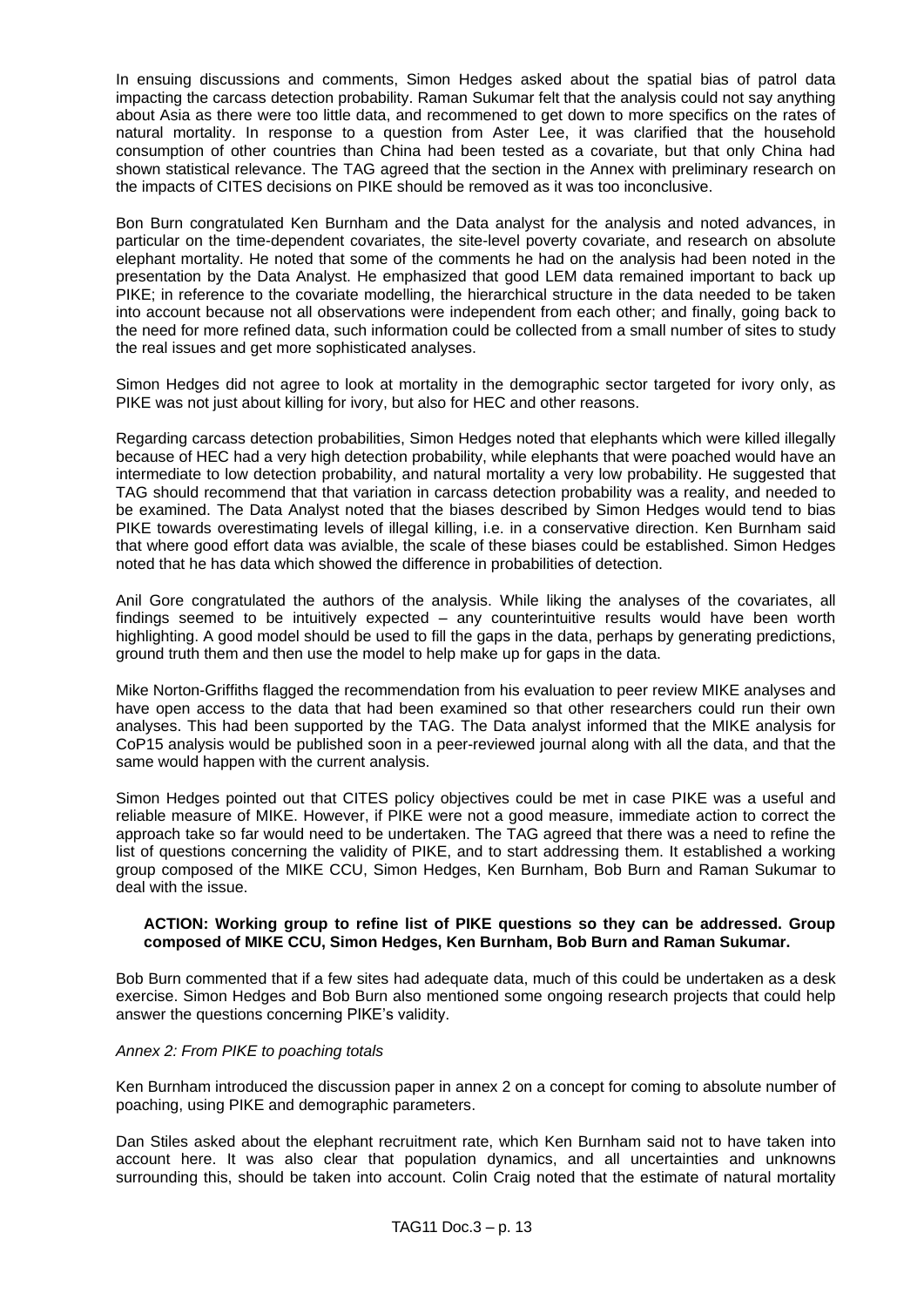varies regionally, with Southern Africa showing through carcass data ratios that the natural mortality was lower than 5%. The TAG generally supported the idea, and agreed for the CCU to undertake a literature study on natural mortality in various sites, and for Ken Burnham to further explore the approach taking into account the literature survey.

ACTION: CCU and Ken Burnham to pursue the estimation of absolute numbers of elephants killed using natural mortality and demographic parameters.

# **11 Joint reporting by ETIS, MIKE, IUCN and UNEP-WCMC for SC61 .....................................TAG10 Doc. 11**

The Coordinator introduced document TAG10 Doc.11 and introduced the outline for the joint report that ETIS, MIKE, IUCN and UNEP-WCMC had agreed to produce. Funding had been approved for that collaboration. Information on the status of the *African elephant action plan* and the African Elephant Fund would be integrated into the report.

Elephant range States could provide further inputs for SC61 once the report was posted. The TAG would be requested to review the MIKE analysis for SC61, and be given a very short period of time to comment, as the integrated report would need to be submitted on or before 15 June 2011. The ETIS Director commented that ETIS would not submit an updated analysis but simply reiterate the findings that it had already presented at CoP15.

# Processes and operational issues

# **12 MIKE elephant survey standards............................................................................................TAG10 Doc. 12**

Prior to the discussion of this agenda item, Yaw Boafo presented the results of an elephant survey of the Taï National Park in Cote d"Ivoire. The survey, which was conducted in partnership with WWF and OIPR, had the objectives of providing updated statistics on the density, abundance and spatial distribution of the elephants in Taï NP, identifying threats, and building the capacity of the Taï staff. Twelve of the ecological monitoring team, 7 park rangers and 16 locals in the fringe communities were trained in the standards for forest elephant surveys1. Eighty systematically distributed transects were surveyed by 5 teams during 3 missions between February and April 2010. Less than 20 transects had dung piles. From the dung survey, the dung pile survival time was  $57.8278 \pm 4.0519$  (SE) days. The early dry season dung decay rate was similar to the Ziama forest in Guinea. The area of Taï with elephant signs was 1,495.21 square km. Elephant density was  $0.1262 \pm 0.0904$ . There were two concentrations of elephants. The total elephant population estimation was 189 (CI 54 to 324). Issues raised for the attention of the TAG included the difficulties associated with the need to monitor dung decay for every dung count; revisiting of a research proposal on modelling existing dung decay data; and trend measurements of small forest elephant populations (less than 200).

In the comments section, Simon Hedges suggested capture-recapture to be a better method for Taï. Yaw Boafo agreed, but pointed out the difficulty of taking samples out of range States for DNA analysis due to CBD restrictions, as well as the difficulty of finding labs to analyse the sample.

### *Aerial and forest elephant survey standards*

The coordinator then asked Mike Norton Griffiths to introduce TAG 10 Doc. 12. Dr. Norton-Griffiths presented a number of concerns regarding the current MIKE standards for aerial elephant surveys. He presented the information on the Serengeti migratory wildebeest population, historically starting from total counts through to sample counts that were using analogue and digital cameras, and showed how both changes in survey effort and in the use of assistive technologies correlated with population estimates. He presented a strategic framework for survey designs: objectives; design; data capture technology; data validation; data analysis, presentation and communication. He outlined the components for each section and focused on the section on data validation which had the following components: aircrew performance (height, ground speed, pilot and observers); bias control (fatigue, photo count corrections, pilot observations, interactions between counting rate, strip width and ground speed, time of day, upsun/downsun); data consistency; data capture technology (high, medium, low); and differences in data collected between aircraft.

On a question regarding the use of radar altimeter, which are required by the MIKE standards but are expensive and prone to breaking down, it was suggested that laser rangefinders, which are far cheaper, should be tested.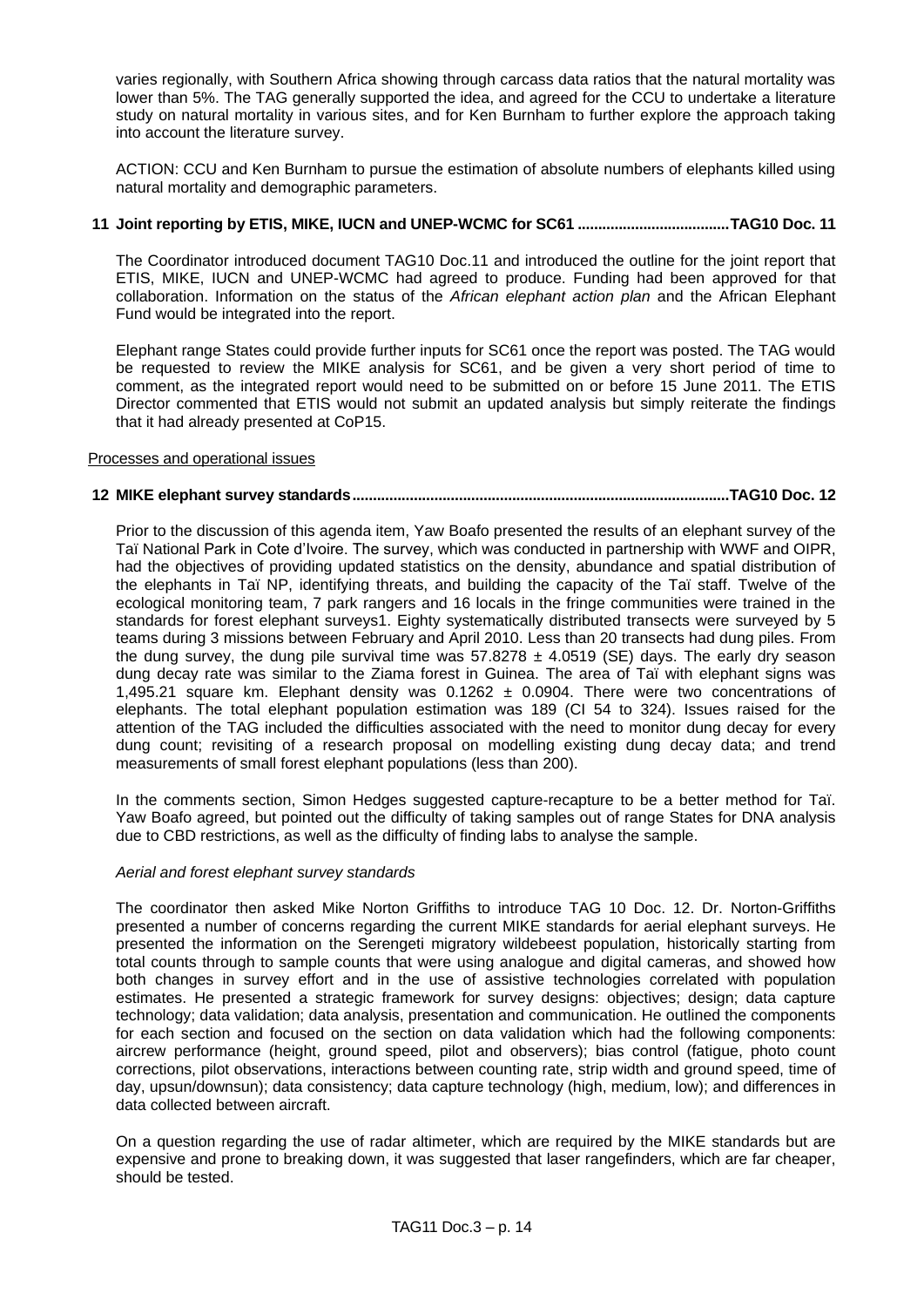Colin Craig questioned the apparent complexity of the presented framework, noting that the MIKE standards were trying to make things simpler.

Mike Norton-Griffiths noted that the methods were progressing, and that MIKE should not be left behind. Colin Craig appreciated the good suggestions and agreed to the need to revise the current MIKE aerial survey standards but remained concerned about setting high survey standards that elephant range States could not meet since some were not able to comply with the current standards.

The TAG requested that the CCU organize a meeting on aerial survey standards, which should be attended by Mike Norton-Griffiths, Howard Frederick, Colin Craig and Diane Skinner, with some suggesting that the workshop should result in standards that range from minimum to best practices.

At the previous TAG meeting, Colin Craig had raised the possibility that the section on the optimal allocation of survey effort in the survey standards would have to be revised. The issue relates to the recommendation in the standards that measured variances should be used to calculate sampling intensity of different strata, or whether it is preferable to use densities. Upon further reflection, Colin Craig had come to the conclusion that it was indeed preferable to use measured variances, as currently reflected in the standards. Ken Burnham agreed that using measured variances was prefereable, and agreed to look over the relevant section in the aerial standards to check whether any revision was still necessary.

### **ACTION: Ken Burnham to review Appendix I of aerial survey standards and provide feedback. CCU to organize meeting on possible revision of aerial survey standards.**

The Data analyst noted that there was a pressing need to examine the methods to conduct elephant surveys in large forest size (>5,000 sq km), as none of the existing methods are suitable for such sites. He suggested that a variation of the rainfall method merited particular attention. Simon Hedges supported this view, noting that the current standards were still fine for smaller sites (<5,000 sq km).

Simon Hedges provided the history of the development of the dung survey standards, which had now been used in a number of sites. It was clear that they needed to be updated with the methods for large blocks of forest. Those new methods were, by their nature, complex.

The TAG recommended that the rainfall method be tested, and that WCS"s tests of the occupancy method should continue. Upon completion of these tests, there should be a revision and update of the relevant MIKE survey standards, which should take into account the data validation concerns above. The TAG created a working group composed of Simon Hedges, Martha Bechem, Yaw Boafo, Aster Li, Moses Kofi San and the Data analyst to work by email on the details of the rainfall method.

**Action: Working group on rainfall method to review options for use of rainfall method in large forested sites. Group composed of Simon Hedges, Martha Bechem, Moses Kofi Sam, Yaw Boafo, Aster Lee Zhang, Julian Blanc (coordinator).**

# **13 Validation of the MIKE site sample.........................................................................................TAG10 Doc. 13**

Ken Burnham introduced document TAG10 Doc.13, recognizing that a coherent approach needed to be prepared to respond to any critique about the composition of the MIKE site sample. It was recognized that the MIKE site sample had been selected based on a subset of all sites provided by the African Elephant Specialist Group, and it was therefore not a random sample. The sample had been subsequently further modified to suit the wishes of range States. Thus questions had arisen about the representativeness of the site sample. In some cases, sites did not seem to represent themselves because monitoring was very limited or non-existent. Comparing the validity and representativeness of MIKE sites with similar issues surrounding observational bird studies in the USA, Ken Burnham concluded that the PIKE analysis and good information from some sites gave consistency and confidence to MIKE's representativeness. Carcass detection efficiency had been computed for all sites, and this could be presented to the regional MIKE Subregional Steering Committees for comments.

In response to ensuing comments, Ken Burnham agreed to consider elephant densities in the validation, and that an effort should be made to identify sites that were not representative of themselves as they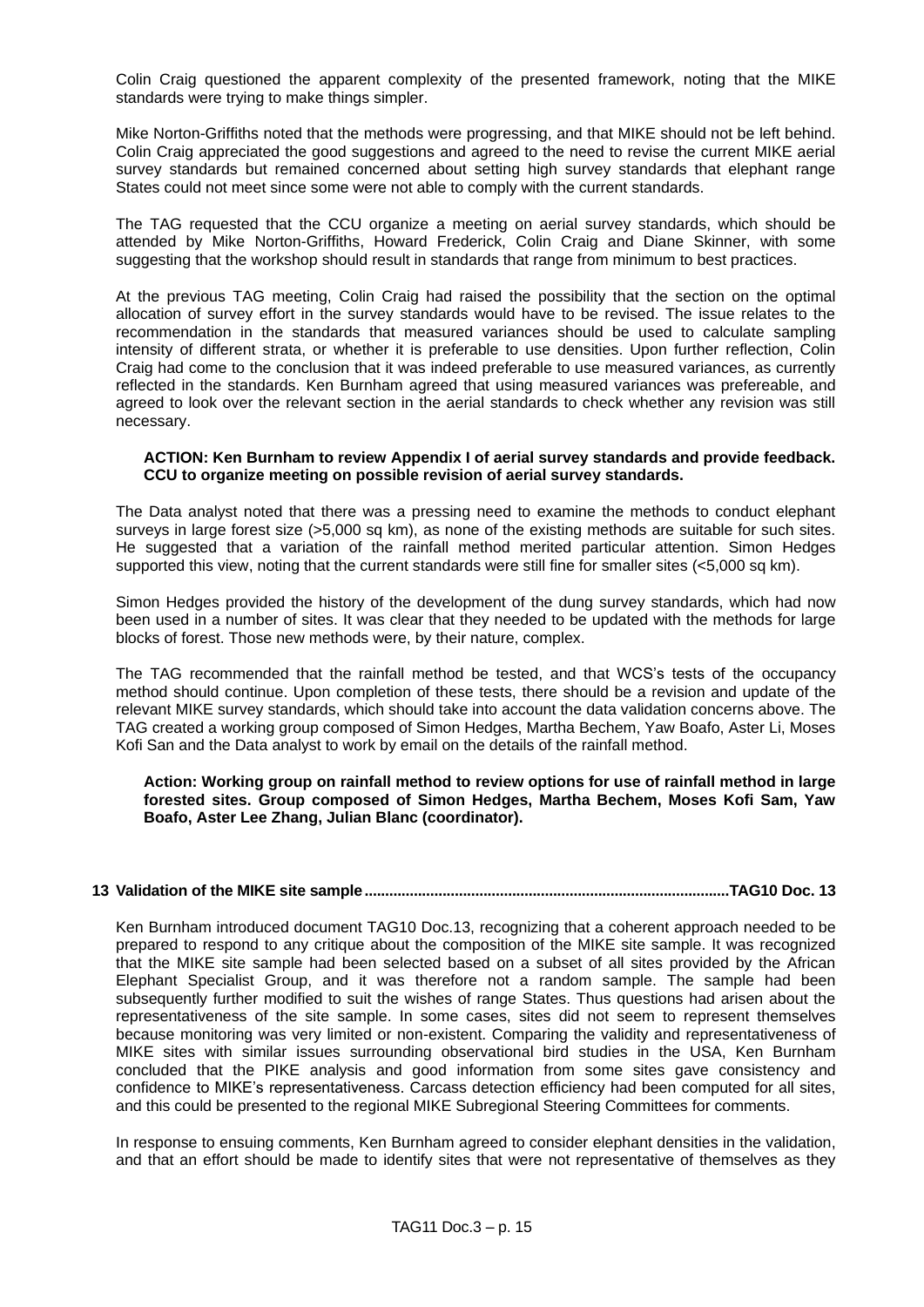were highly problematic. He would circulate the final version of his document for further comments from the TAG and conclusion of this matter.

# **ACTION: Ken Burnham to circulate final version of document on site validation.**

# **14 Software tools for data capture and management ...............................................................TAG10 Doc. 14**

The Data analyst presented document TAG10 Doc.14 related to MIST and software tools at MIKE sites. A consortium had been created that included WWF, ZSL, WCS and others to develop new alternative software to MIST (code-named SMART) for ranger-based data collection and analysis. At the same time, an upgraded version of MIST, "MIST3" would become available by the end of 2011. The MIKE CCU was collaborating with and supporting both initiatives, recognizing that the elephant range States would eventually choose for the data collection system that suited them best. The MIKE SSOs would contribute to the testing of both SMART and MIST3, which would be important to decide on the best course of action for range States and MIKE. SSOs would also be invited to be part of the SMART user council, which should organize and discuss field tests.

15 Operation of MIKE in African and Asian subregions.................................................................. TAG10 Doc. 15

### *Central Africa*

A presentation was given by the Deputy SSO for Central Africa on MIKE activities in the subregion. Activities since TAG9 included data compilation, a MIST evaluation workshop in January 2011 (where more than 70% of the subregion"s MIKE sites were represented). There was a better understanding of the problems encountered and experts from WCS were present. MIST in the sub-region had a smooth take-off, but its implementation required constant mentoring. There was also a problem of patrols not being entered into the database because of an absence of GPS waypoints, which are mandatory in MIST. National officers in general were not actively participating in the MIST implementation process, with the exceptions of Cameroon and Chad.

MIST training workshops had been undertaken in Garoua Wildlfe College (12 trainees), TRIDOM Congo (16), Nouabalé-Ndoki (7), Waza (2), Salonga (28). Salonga is a very large protected area and is divided into 6 sectors, each of which is run like a separate national park. Travel between sectors is a major challenge. Bringing trainees from all sectors together was a considerable success. All the active sites in Central Africa had received MIST training, except Sangba and Bangassou. The DSSO presented a table outlining the schedule of MIST implementation in each site and the commented on the quality of MIST implementation and the quality of site data. There remain two "dormant" sites in the subregion, namely Kahuzi-Biega and Monte Alén. Kahuzi Biega had presented some patrol data, but no carcasses. They also submitted evidence of continued elephant presence in the form of pictures from camera traps, but the number of elephants was estimated at less than 10.

A major strength in Central Africa was the high level of interest in MIST demonstrated by range States, but there remained constraints such as the lack of personnel, high staff turnover and insufficient numbers of GPS units.

It had not been possible to conduct any population surveys in the subregion. There had been confusion over the choice of site for testing occupancy method. Furthermore, it was not possible to find willing partners to test the method, even though they had been sought. In addition, the reliance of the occupancy method on DNA analysis presented the difficulty of the lack of suitable lab facilities to process the DNA.

The SSU was able to test the BGT31 GPS unit under forest canopy. Each site was given one BGT31 to test during patrols alongside the conventional GPS models. Feedback is on the BGT31"s receptivity under canopy was positive.

Mike Norton Griffiths referred to the perceived complexities of implementing an information system such as MIST, which had been cited by the Data Analyst at the SARF workshop (see agenda item 9), and yet it appeared to have been successfully implemented in the Central African sub-region. The Data Analyst pointed to the difference between imparting training and full implementation, and alluded to the outstanding challenges mentioned by the Deputy SSO (namely the unfulfilled need for mentoring; the lack of staff and staff turnover; and the insufficient number of GPS units available). The Deputy SSO also referred to sites in eastern DRC, where MIST had been successfully implemented, but where there was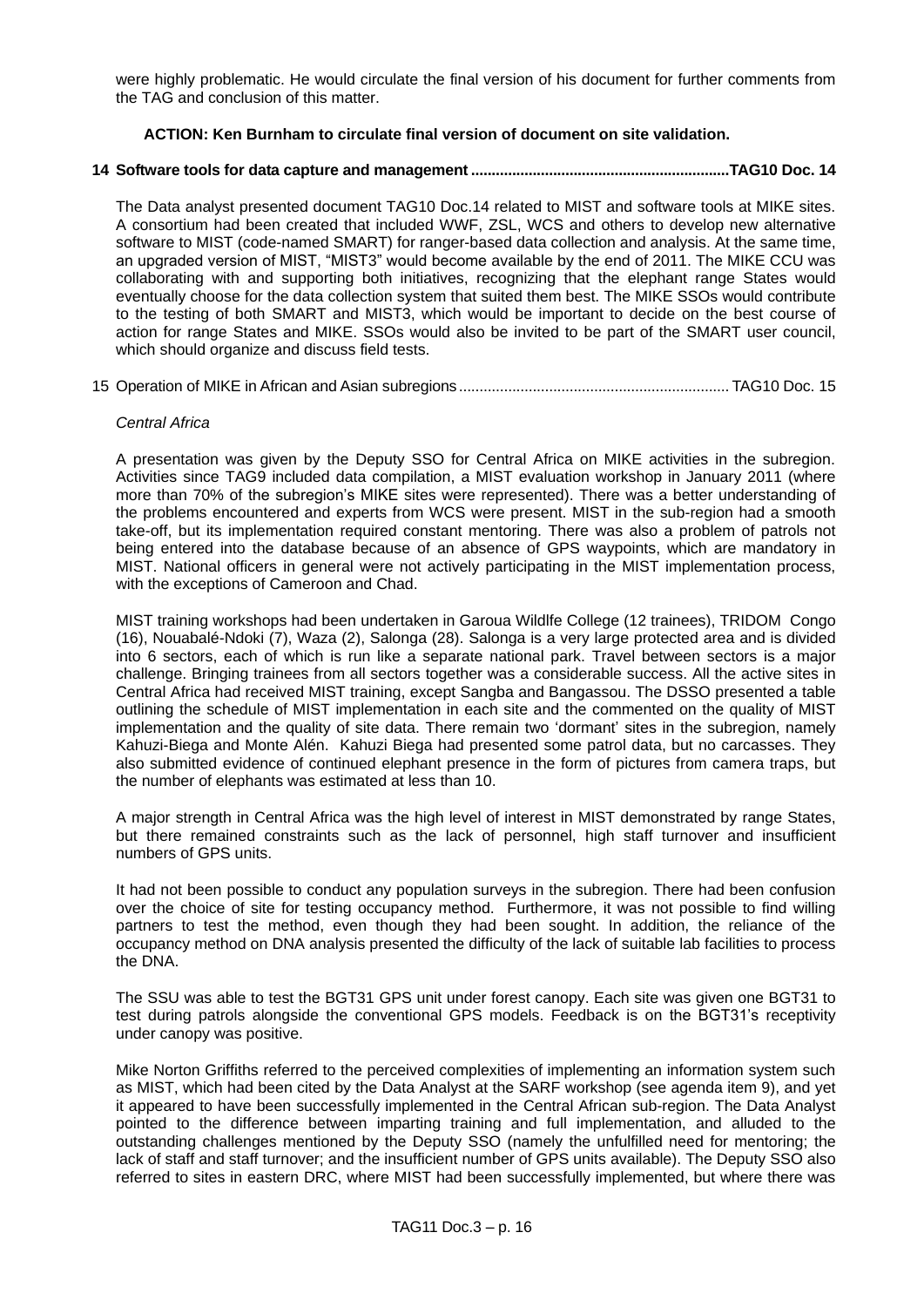permanent presence of a mentor from an international NGO to assist in the process. The SSO for Central Africa stated that in DRC the experience has been positive with MIST, and that the government had decided that the same tool would be used throughout the country"s protected areas, and not just in MIKE sites.

The Deputy SSO for West Africa asked about the concerns regarding the combined occupancy and DNA survey methods, wondering whether the nature of the challenges was operational or analytical. The DSSO for Central Africa clarified that there were no suitable labs in Central Africa, and that exporting the samples was extremely difficult and bureaucratic. There was a discussion about some countries which actually forbid the export of dung samples. Simon Hedges suggested that this would be an issue in which CITES could assist by urging countries to facilitate the export of samples and reduce the bureaucratic load. The Central Africa SSO also expressed his concern that, irrespective of the availability of labs, the reliability and cost-effectiveness of the mixed occupancy and DNA capture-recapture method had yet to be established. Simon Hedges noted that the protocol was being tested in an area of 25,000 km² in Thailand. He added that the method showed promise, and that its reliability would be evaluated in the near future..

### *Southern Africa*

The SSO for Southern Africa gave a presentation on progress made in training field rangers in law enforcement monitoring techniques; training in data analysis and reporting at the sub-regional level; and elephant mortality data collection for the SC61 report.

The status of the MIKE elephant carcass form/reports was as follows. Namibia and South Africa had been consistently filling in MIKE carcass forms, and had integrated the forms into their national monitoring systems. Botswana had been consistently filling in carcass forms, but the Botswana antipoaching unit was assisted in data collection by the Botswana Defence Forces (BDF). This posed some challenges in terms of data flow and training needs, as the BDF units were rotated frequently. Mozambique, Zimbabwe and Zambia had not been consistently filling in MIKE carcass forms and, prior to the deployment of MIST, the MIKE data requirements had not been integrated into their national systems.

For these three countries, MIST datasheets have been developed and the MIST database had been designed to capture data from GPS and from the newly designed data collection sheets. A total of five training workshops had been held to train rangers in GPS and filling in the data collection sheets, at Chobe (Botswana), South Luangwa (two workshops), Chewore and Nyaminyami. The availability of GPS continued to be a problem.

Training in aerial survey analysis and reporting had also been conducted, comprising a series of workshops on survey techniques, design, and analysis. A transboundary survey had been conducted in Chewore (Zimbabwe) and Cabora Bassa (Zimbabwe). The Chewore report had been produced, and it went beyond the MIKE standards by including metadata on validation. The Mozambique team, on the other hand, had not yet finalized its report..

Planned activities included additional training and audits to evaluate effectiveness of training. Basic MIST database management would be followed by an advanced training for system administrators. MIST would be deployed at MIKE sites in Mozambique and the SSU would provide targeted support to Namibia and South Africa.

The challenges identified included the fact that expectations were being raised through training, but the reality remained that the use of GPS in all patrols was not feasible at the given level of resourcing. There was a need to devise a system to check data quality, perhaps including systems for peer review among range States, although this might be prohibitive in terms of cost. TDM asked why that would be prohibitive? TC clarified that this would mean rangers doing the review of other data from other sites, so this would be expensive.

Bob Burn asked whether the countries experiencing high levels of poaching are the same countries where data quality control is poor. The SSO agreed that the allocation of resources in some countries was insufficient, and that could indeed have consequences for both poaching levels and data quality. He also noted that in some countries, high levels of staff turnover also has negative implications for data quality, which contributes to data inconsistency.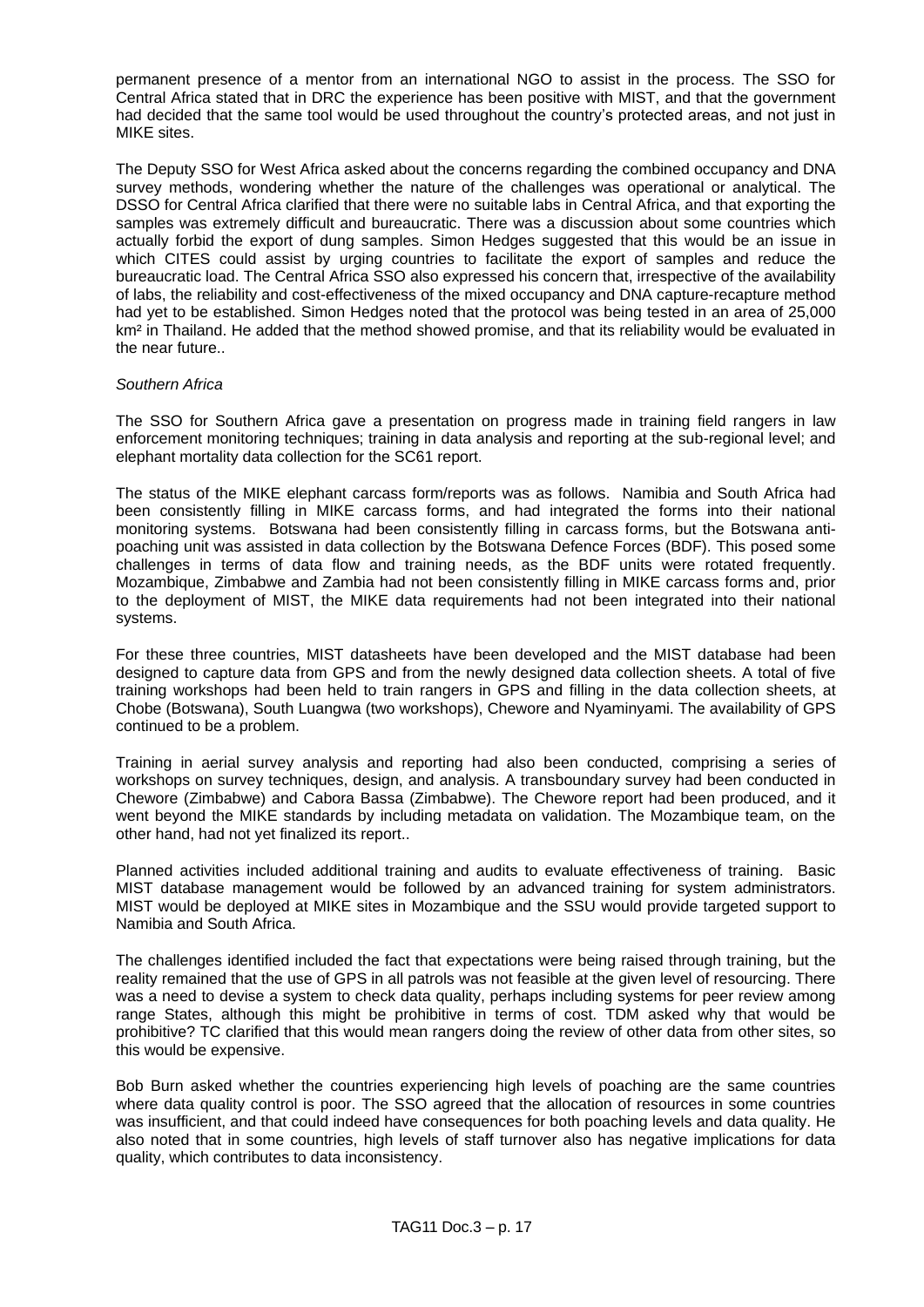# *West Africa*

Training and capacity building has been undertaken, and all MIKE National and Site Officers had received initial training in MIST, with a few exceptions (SO for Marahoué, Comoé and Niokolo-Koba and NO for Senegal and Guinea. In Ghana, where MIST was fully operational, a MIST implementation assessment had been conducted. A subregional MIST training course and a workshop to adapt the new MIKE LEM forms had been held in Mali.

Progress on surveys included preparations for the WAP complex involving Benin, Burkina Faso and Niger, but civil strife had forced the postponement of this activity until 2012. The Sapo survey results had been presented to the Liberian authorities, and the survey report would be put in the public domain. The draft survey report for Taï had been circulated for comments. An institutional collaboration had been developed with WCS for a survey of Yankari.

A total of 28 computers (including printers and UPS) and 43 GPS units had been distributed to MIKE sites to date, with the exception of Senegal and Guinea. Some range States had complained about the slowness of the Inveneo computers provided to them.

Challenges included the insufficient supervision of Site Officers on the part of National Officers, insufficient law enforcement effort at most sites (and concomitant paucity of data from the subregions), and a perceived lack of political will to implement MIST. As a question to the TAG, the SSO pointed to the difficulties rangers experience in establishing the "cause of death" of elephant carcasses.

In the questions and comments section, the SSO for Central Africa pointed to the importance of convincing high-level managers of the usefulness of MIST as a monitoring tool, which leads to political buy-in. This was corroborated by the SSO for Southern Africa, who explained that, in his subregion, consultations had begunat national level to define how monitoring systems should be set up, and only once the green light had been obtained did MIST implementation begin at the site level. Moses Kofi Sam highlighted the importance of the "champion concept". If there was someone in every country who wants to see MIST succeed, then that will result in much better implementation. He cited the example of Ghana, where MIST was being effectively used not just to collect MIKE data, but also to meet the country"s own management needs. When the realization comes that MIST is not just about MIKE, then the commitment improves, but someone is still needed to champion it. However, in countries in which there is no tradition of collecting data in this manner at all, then the new concept would take time to root. Others agreed on the importance of the champion concept, noting the need also for site-level champions outside of the MIKE structure or control. The difficulties of ensuring implementation from MIKE was noted, as even steering committees have little influence on the site officers and national officers. MKS suggested that this commitment should be part of the proposed range State commitment protocol, and noted that the issue of staff turnover could only be addressed by the range States. Including the necessary commitments in the proposed range State MOU would be a good way of addressing the problem. Aster Lee Zhang agreed with the problems caused by lack of direct line management links between the site officer and the site officers, citing the example of China, where the national officer is central, while the site officer is decentralized, so there is no direct line management there.

### *Southeast Asia*

Simon Hedges presented on behalf of Tony Lynam. A new collaboration between WCS and MIKE to oversee the implementation of MIKE in Southeast Asia from 2011 to 2013 was being developed. The project aimed at re-establishing the SSU, implementing MIST, developing training materials for use in all MIKE sites and assisting with population surveys. Matching funds had been raised by WCS from the USFWS and the Darwin Initiative. Some activities had already taken place, particularly on the LEM front, including the facilitation of getting Rhino Protection Unit staff in Indonesia to join LEM training;.assistance to the Southern Africa SSU to develop an LEM training curriculum, and training on the use of MIST data patrol forms. An outline for a MIKE basic ranger curriculum had been produced. The curriculum will be tested in a number of sites, also linking to Africa. There have been training courses in LEM at four sites and MIST had been implemented at all those sites.

The flow of PIKE data was still a cause of concern, is and was important to establish whether training in LEM would result in improved data flow from the sites.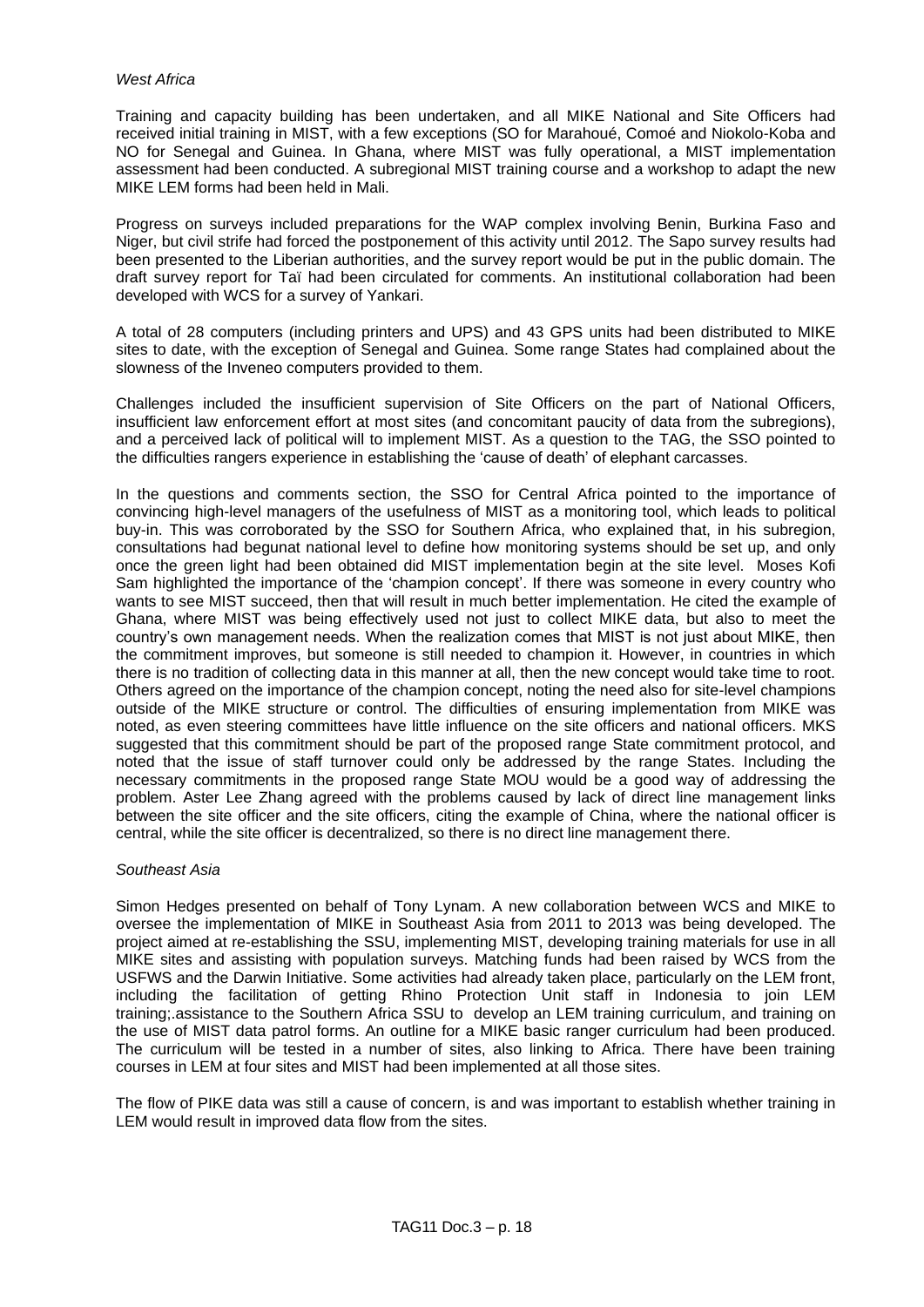Survey work is underway using MIKE standards in priority sites [get from presentation]. There is a project to establish a fecal DNA lab. A number of sites (MIKE and otherwise) are using the MIKE standards.

Survey work was underway using MIKE standards in Way Kambas, Bukit Barisan and Mondulkiri using the fecal DNA mark-recapture method. Results of a fecal DNA survey in Xishuangbanna (China), conducted by Conservation International in collaboration with the government of China. The testing of the occupancy method was underway in Thailand. There was also an ongoing project to establish a fecal DNA lab in Indonesia..

In the comments and questions section, the West Africa DSSO asked about progress in finding suitable labs to analyse DNA from dung. Simon Hedges responded that the problem is that there were not many laboratories that conduct this kind of analysis, so there is a backlog of data to be analysed. He also noted that a number of countries were imposing restrictions on the export of DNA samples (because of the Nagoya Protocol on Access and Benefit Sharing, and there was a need for more labs to be set up incountry.

Raman Sukumar asked about how useful PIKE would be in Southeast Asia, considering detection probability. Simon Hedges responded that work was ongoing to explore the use of intelligence rather than ground patrols.

### Research issues

# **16 Collaboration with the IUCN/SSC AfESG and AsESG..........................................................TAG10 Doc. 16**

The Coordinator introduced document TAG10 Doc.16. The AfESG representative had no further information to share. Simon Hedges, speaking on behalf of the AsESG, confirmed that the Group was ready to help and assist, particularly to help with reporting under Decision 14.78.

# **17 Study of trade in elephant meat in Central Africa.................................................................TAG10 Doc. 17**

Dan Stiles introduced document TAG10 Doc. 17. He argued that there were two justifications for continued elephant meat data collection: a short-term need to establish baselines and a long-term monitoring system which would be collecting a few high-priority variables over a long period of time. The present elephant meat study attempted to cover the entire commodity chain, from hunters to vendors and on to consumers, in addition to middlemen traders. For modelling purposes, all the possible drivers along the commodity chain in the elephant meat and ivory trade were presented The discussion paper presented quantitative and qualitative variables for each actor in the commodity chain. Variables were: frequency and numbers of elephant killed, meat and tusk quantities, prices and price fluctuations along the chain needed. The different types of data collection methods were highlighted with merits and demerits for each (direct questioning; direct observations; indirect observations; forensics; modelling). For time sake and due to practical limitations, the current study had combined questionnaires with direct questioning, and respondent-driven sampling techniques had been used instead of random sampling to find volunteer informants and identify others in chain-referral. Eventually it should be possible to identify the actors and once they were known, random sampling techniques could be applied for the informants. Data had been entered and stored in Excel.

Dan Stiles proposed that for a future elephant meat- and ivory trade monitoring and evaluation system, a dual site approach could be envisaged, which would require minimal changes to the current set-up of the MIKE data collection system. (a) MIKE sites would collect data as usual, with additional variables on meat and ivory trade; and (b) community participation would be sought to collect data off-site on the movement and sales of meat and ivory once they had left the MIKE sites.

The presentation was followed by extensive discussions on the provisional results, the methodology and the best way forward.

Some TAG members questioned the high number of variables that had been identified and analysed, and asked if the information on vendors and consumers could not be used as a proxy for all the other data points. Dan Stiles responded that as of yet, not enough information was available to decide on such an approach.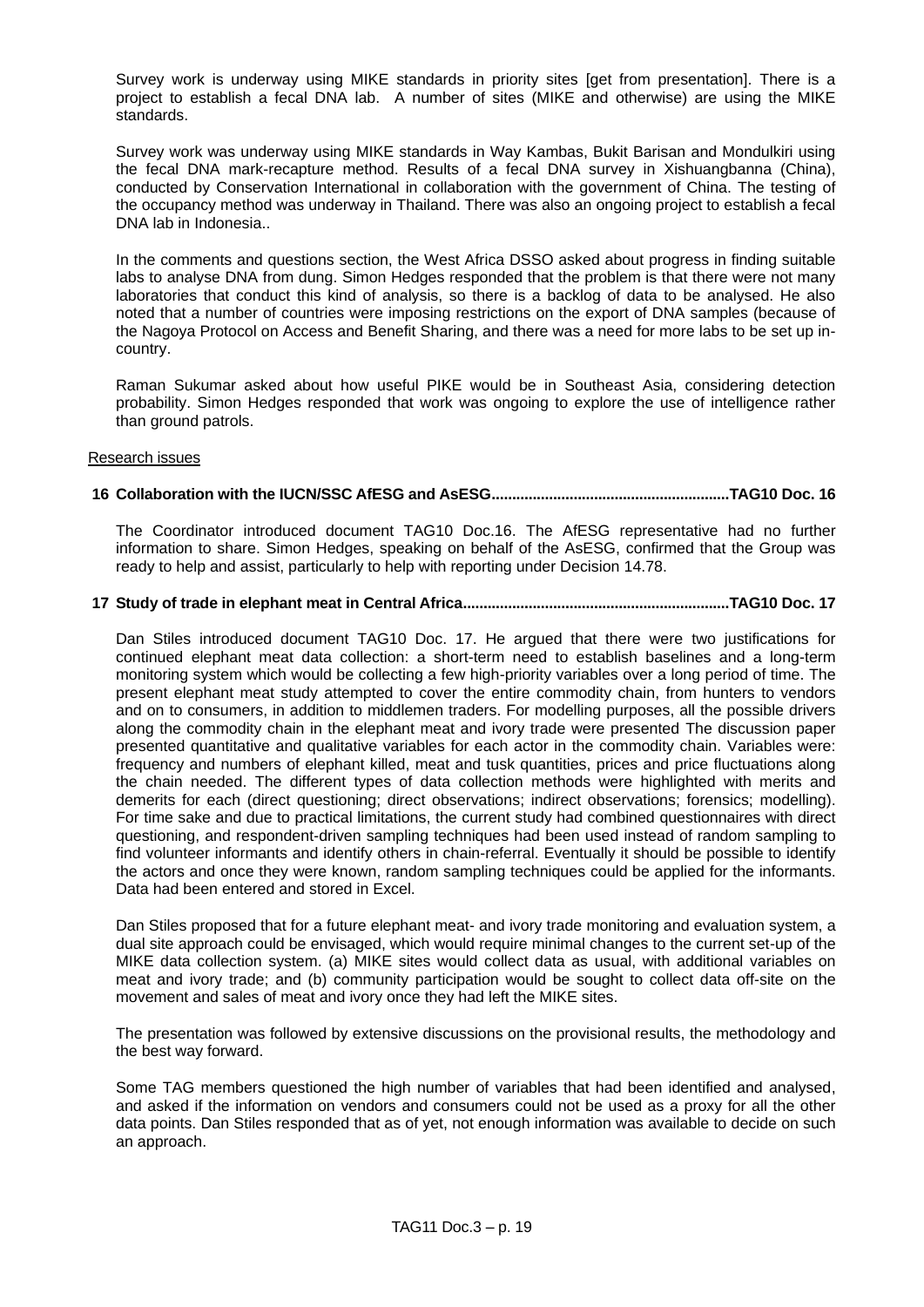TAG members commented that for this kind of research, questionnaire surveys were error prone and that participatory monitoring would be better. The community participation approach allowed to collect considerable amounts of information, but was labour-intensive and might require a full-time researcher. Participatory monitoring might have legal consequences as it concerned prohibited activities.

In response to questions regarding specialised elephant meat versus ivory hunters, Dan Stiles commented that only three hunters had meat as their primary motive for killing elephants out of a total of 54 interviewed hunters, and that the primary motivation for hunting elephant was ivory.

The current MIKE patrol forms allowed for recording details on the taking of meat from elephant carcasses but in practice, this was seldom recorded.

Ken Burnham recommended that if an elephant meat trade monitoring system could be cheaply established on the basis of the existing MIKE system, then it would be worthwhile to set it up. But if it were be expensive (e.g. requiring dedicated staff members for participatory data collection at each site), it did not seem justified. Bob Burn suggested that for this kind of data, participatory monitoring is more useful than questionnaire surveys. Anil Gore recommended that, rather to deepen the current study, it would be more sensible to broaden the surveys to other sites so that the scale and general outlines of the phenomenon could be better understood. Aster Lee noted that attitudinal and consumer behaviour surveys were also important to consider.

The AfESG clarified that the results of the studies has been shared with relevant Central African countries, and that TAG members would be given the study reports for review before being put in the public domain. The Coordinator recalled that the results of the study would be relevant to a joint CBD/CITES bushmeat meeting, to be held in June 2011 in Gigiri, Kenya.

#### **Conclusion of the meeting**

**18 Any Other Business....................................................................................................................***No document*

- The following Subregional Steering Committee meetings were announced:
	- West Africa: a back-to-back MIKE/CMS meeting from 20 to 24 June 2011 in Niamey, Niger.
		- 20-21 June: second meeting of the signatories of the CMS Memorandum of Understanding concerning Conservation Measures for the West African Populations of the African Elephant (*Loxodonta africana*);
		- 22 June: joint CMS/MIKE meeting;
		- 23-24 June: MIKE Subregional Steering Committee meeting for West Afrca.
	- Central Africa: 3-5 August 2011 in Kinshasa, DRC
	- **East Africa: Kenya; dates to be announced.**
- The Coordinator brought up a communication from Iain Douglas-Hamilton concerning the operation of MIKE as an early warning system, and asked that the TAG working group on early warning take this into consideration.
- Anil Gore announced his retirement from the MIKE and ETIS TAG. The Coordinator thanked him for his important inputs and contributions.
- Simon Hedges requested for the minutes of TAG10 to be circulated earlier than before, as this would help with tracking agreed actions and would enable working groups to operate.
- **19 Determination of the time and venue of the next TAG meeting ...........................................***No document*

The 62<sup>nd</sup> meeting of the Standing Committee (SC62) will be in July 2012. Therefore, the TAG meeting should be in the first quarter of 2012 early in the second quarter. The meeting would be held in Nairobi.